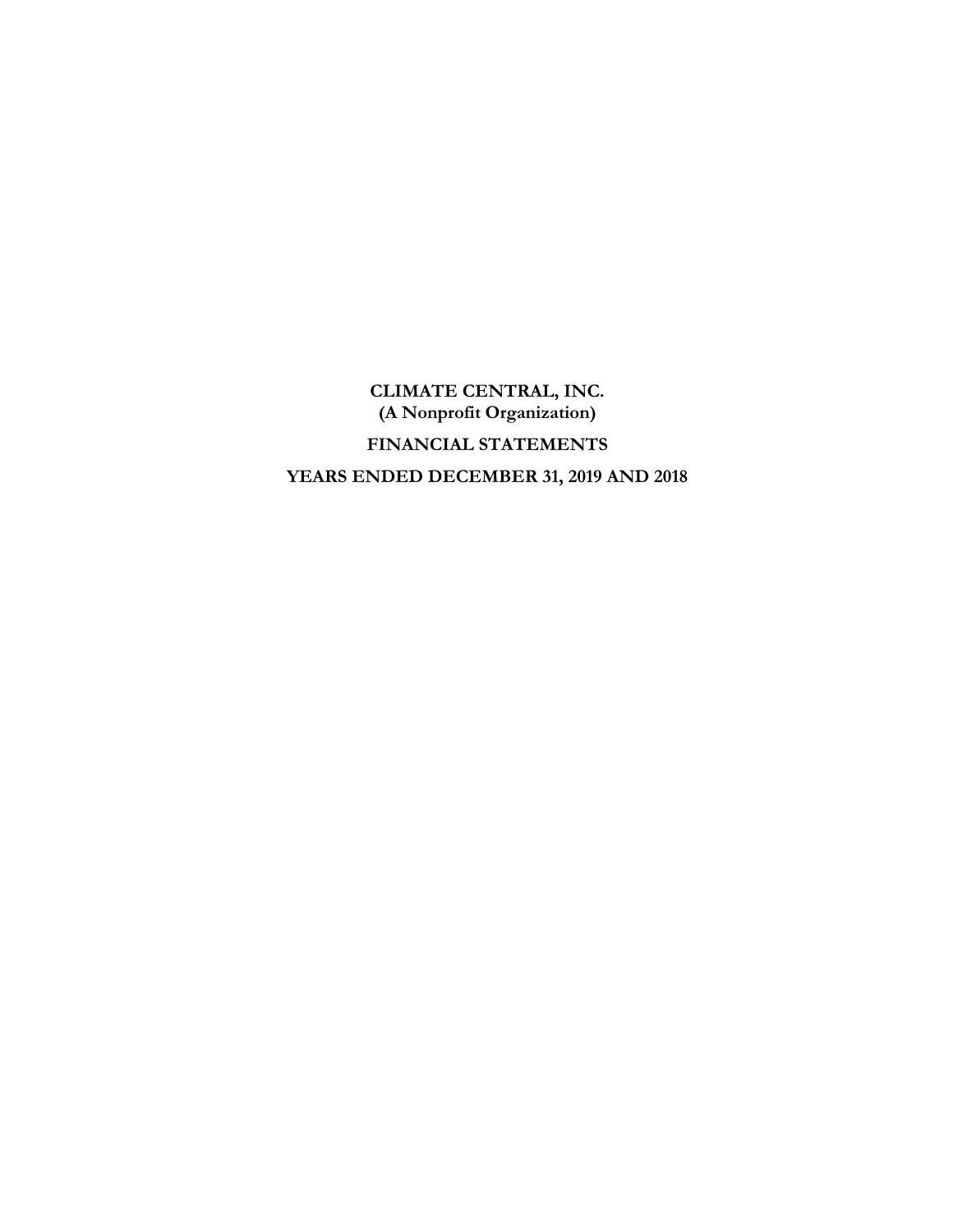## **CLIMATE CENTRAL, INC. (A Nonprofit Organization) FOR THE YEARS ENDED DECEMBER 31, 2019 AND 2018**

# **Table of Contents**

|                                     | Page     |
|-------------------------------------|----------|
| <b>Independent Auditor's Report</b> | $1 - 2$  |
| <b>Financial Statements</b>         |          |
| Statements of Financial Position    | 3        |
| <b>Statements of Activities</b>     | $4 - 5$  |
| Statements of Functional Expenses   | $6 - 7$  |
| <b>Statements of Cash Flows</b>     | 8        |
| Notes to Financial Statements       | $9 - 20$ |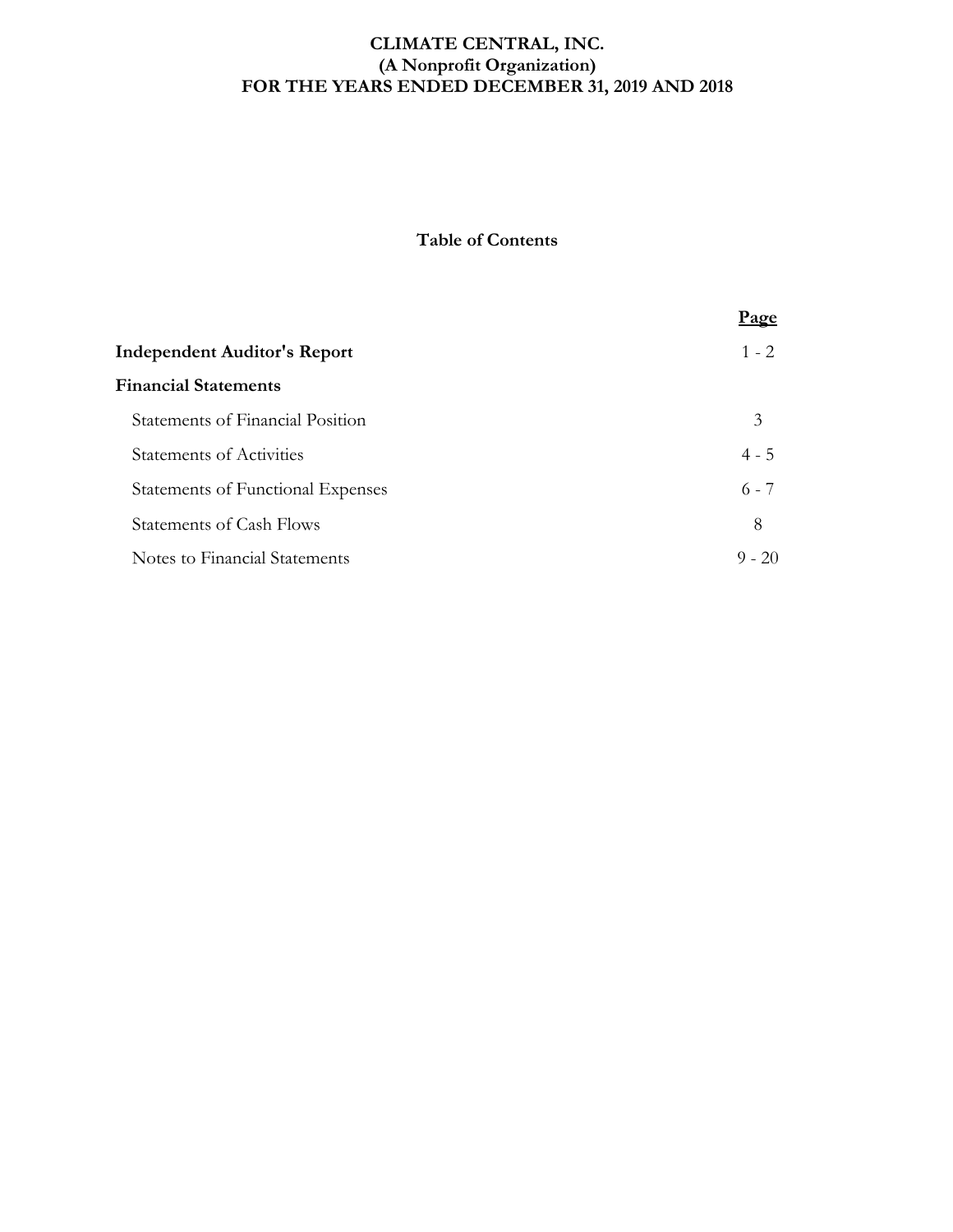

# **INDEPENDENT AUDITOR'S REPORT**

To the Board of Trustees Climate Central, Inc.

We have audited the accompanying financial statements of Climate Central, Inc. (a nonprofit organization), which comprise the statements of financial position as of December 31, 2019 and 2018, and the related statements of activities, functional expenses, and cash flows for the years then ended, and the related notes to the financial statements.

# **Management's Responsibility for the Financial Statements**

Management is responsible for the preparation and fair presentation of these financial statements in accordance with accounting principles generally accepted in the United States of America; this includes the design, implementation, and maintenance of internal control relevant to the preparation and fair presentation of financial statements that are free from material misstatement, whether due to fraud or error.

## **Auditor's Responsibility**

Our responsibility is to express an opinion on these financial statements based on our audits. We conducted our audits in accordance with auditing standards generally accepted in the United States of America. Those standards require that we plan and perform the audit to obtain reasonable assurance about whether the financial statements are free from material misstatement.

An audit involves performing procedures to obtain audit evidence about the amounts and disclosures in the financial statements. The procedures selected depend on the auditor's judgment, including the assessment of the risks of material misstatement of the financial statements, whether due to fraud or error. In making those risk assessments, the auditor considers internal control relevant to the entity's preparation and fair presentation of the financial statements in order to design audit procedures that are appropriate in the circumstances, but not for the purpose of expressing an opinion on the effectiveness of the entity's internal control. Accordingly, we express no such opinion. An audit also includes evaluating the appropriateness of accounting policies used and the reasonableness of significant accounting estimates made by management, as well as evaluating the overall presentation of the financial statements.

We believe that the audit evidence we have obtained is sufficient and appropriate to provide a basis for our audit opinion.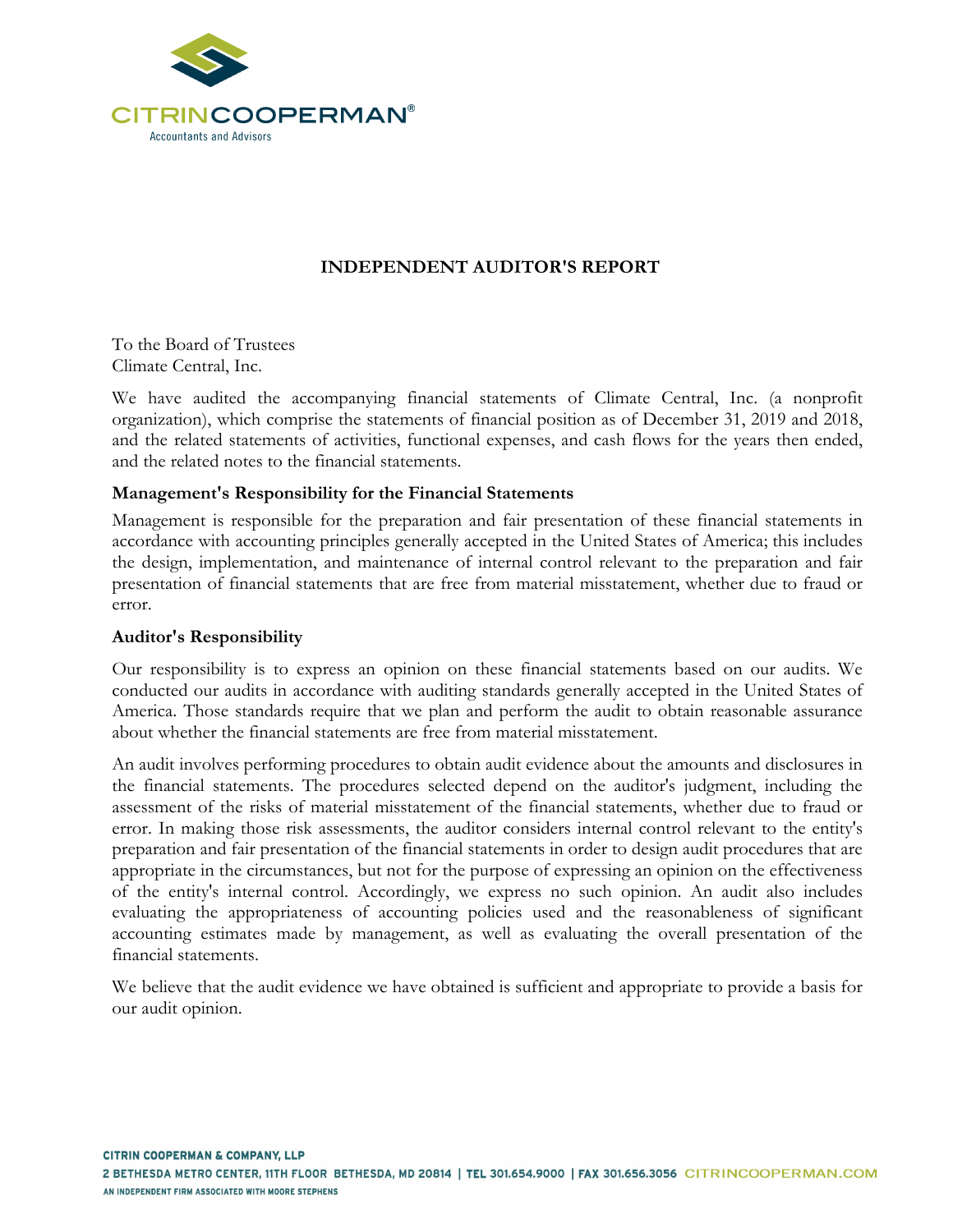

#### **Adoption of New Accounting Pronouncements**

As discussed in Note 2 to the financial statements, Climate Central, Inc. changed its method of accounting for conditional nonreciprocal transactions on the statements of operations and the classification and presentation of restricted cash on the statements of cash flows, respectively, for all periods presented, due to Climate Central, Inc.'s adoption of Accounting Standards Update ("ASU") No. 2018-08, *Clarifying the Scope and the Accounting Guidance for Contributions Received and Contributions Made* (Topic 958), and ASU No. 2016-18, *Statement of Cash Flows (Topic 230): Restricted Cash (a consensus of the Emerging Issues Task Force)*. Additionally, Climate Central, Inc. adopted Accounting Standards Codification Topic 606, *Revenue from Contracts with Customers*, as of January 1, 2019, using the modified retrospective transition method. Our opinion is not modified with respect to this matter.

## **Opinion**

In our opinion, the financial statements referred to above present fairly, in all material respects, the financial position of Climate Central, Inc. as of December 31, 2019 and 2018, and the changes in its net assets and its cash flows for the years then ended in accordance with accounting principles generally accepted in the United States of America.

Afric Coopernant Company, LE

Bethesda, Maryland August 18, 2020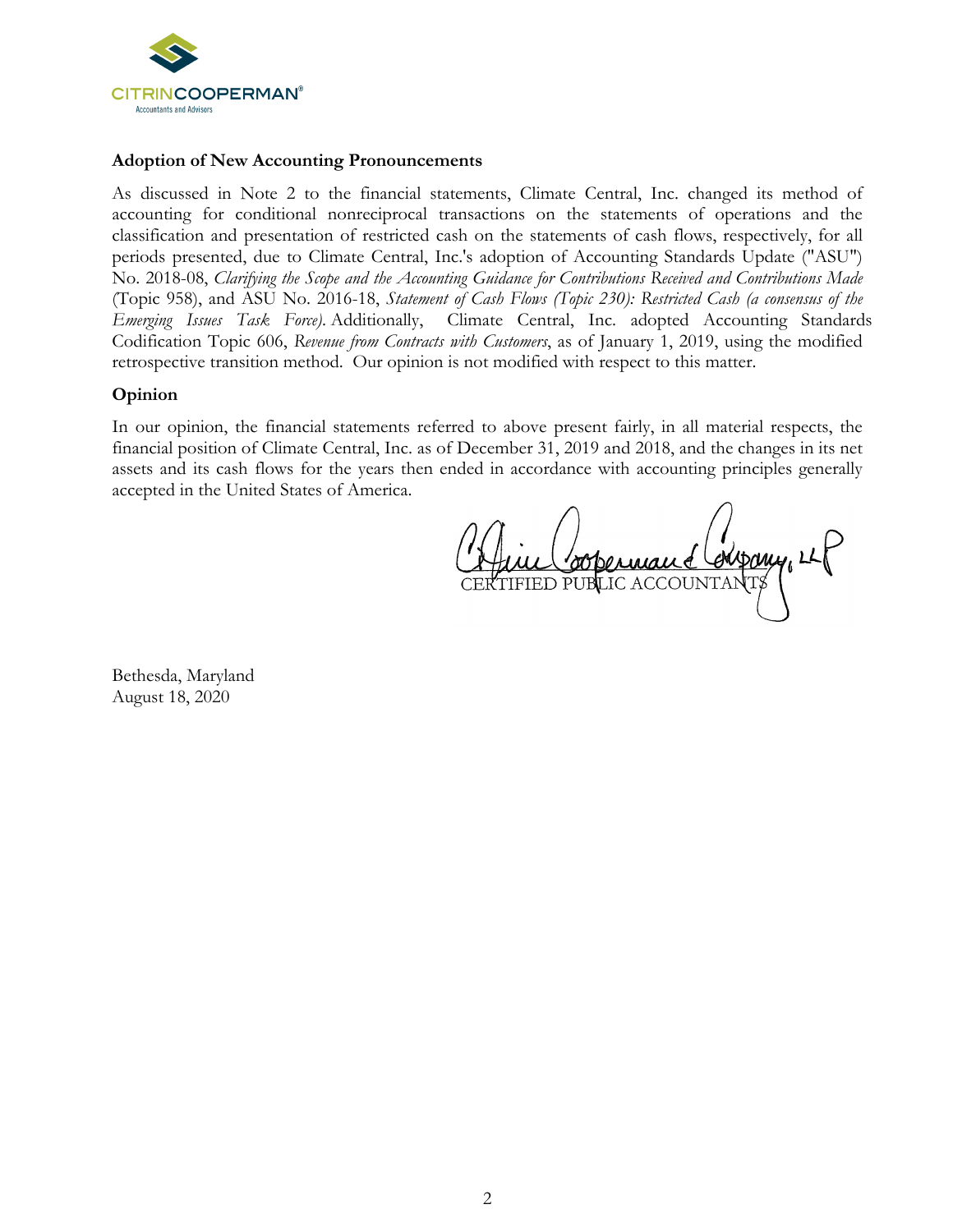# **CLIMATE CENTRAL, INC. (A Nonprofit Organization) STATEMENTS OF FINANCIAL POSITION DECEMBER 31, 2019 AND 2018**

|                                                        | 2019            | 2018            |
|--------------------------------------------------------|-----------------|-----------------|
| <b>ASSETS</b>                                          |                 |                 |
| Assets:<br>Cash and cash equivalents                   | \$<br>4,688,079 | \$<br>2,347,831 |
| Restricted cash                                        | 63,379          | 62,749          |
| Unconditional promises to give                         | 1,075,000       | 1,275,000       |
| Grants and contracts receivables                       | 75,613          | 65,406          |
| Unbilled contract receivables                          | 214,838         | 119,428         |
| Prepaid expenses                                       | 68,461          | 42,637          |
| Property and equipment, net                            | 181,464         | 214,440         |
| Intangible assets, net                                 | 114,100         | 106,400         |
| <b>TOTAL ASSETS</b>                                    | 6,480,934       | 4,233,891       |
| <b>LIABILITIES AND NET ASSETS</b>                      |                 |                 |
| Liabilities:                                           |                 |                 |
| Accounts payable                                       | \$<br>398,876   | \$<br>730,232   |
| Accrued expenses                                       | 287,598         | 229,445         |
| Deferred rent                                          | 56,710          | 53,539          |
| Deferred revenue                                       |                 | 74,847          |
| Total liabilities                                      | 743,184         | 1,088,063       |
| Commitments and contingencies (Notes 9, 10, 11 and 12) |                 |                 |
| Net assets:                                            |                 |                 |
| Without donor restrictions                             | 1,711,969       | 953,137         |
| With donor restrictions                                | 4,025,781       | 2,192,691       |
| Total net assets                                       | 5,737,750       | 3,145,828       |
| <b>TOTAL LIABILITIES AND NET ASSETS</b>                | 6,480,934       | 4,233,891       |
|                                                        |                 |                 |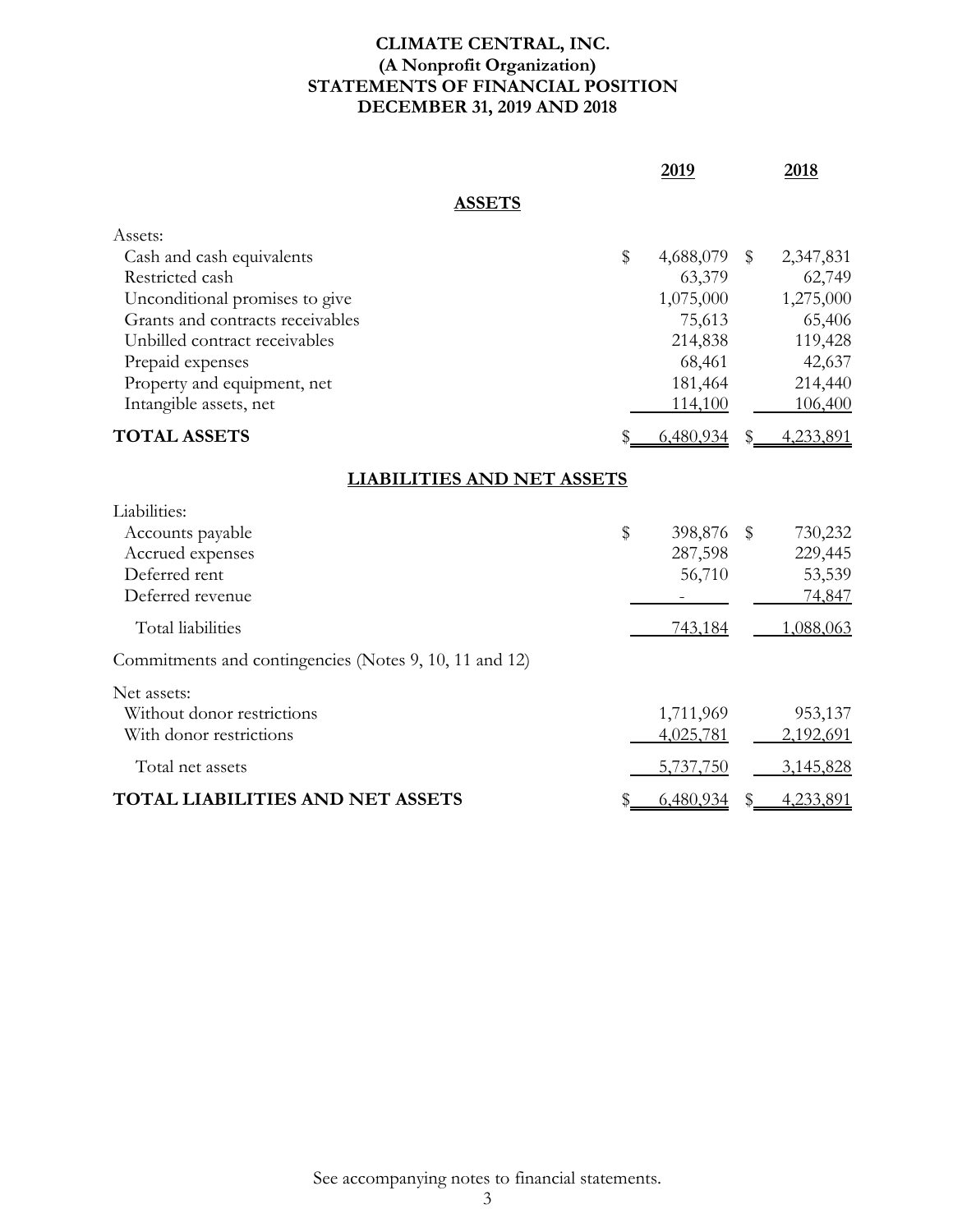# **CLIMATE CENTRAL, INC. (A Nonprofit Organization) STATEMENT OF ACTIVITIES FOR THE YEAR ENDED DECEMBER 31, 2019**

|                                       | Without               |       |                            |    |           |
|---------------------------------------|-----------------------|-------|----------------------------|----|-----------|
|                                       | donor<br>restrictions |       | With donor<br>restrictions |    | Total     |
| Support and revenues:                 |                       |       |                            |    |           |
| Contributions:                        |                       |       |                            |    |           |
| Foundation support                    | $\$\$<br>344,000      | $\$\$ |                            | \$ | 344,000   |
| Individual support                    | 3,032,846             |       | 2,750,777                  |    | 5,783,623 |
| Foundation grants                     | 475,993               |       | 1,125,004                  |    | 1,600,997 |
| Government grants                     | 609,714               |       |                            |    | 609,714   |
| Program fees                          | 32,025                |       |                            |    | 32,025    |
| Other revenues                        | 159,474               |       |                            |    | 159,474   |
| Interest income                       | 594                   |       |                            |    | 594       |
|                                       | 4,654,646             |       | 3,875,781                  |    | 8,530,427 |
| Net assets released from restrictions | 2,042,691             |       | (2,042,691)                |    |           |
| Total support and revenues            | 6,697,337             |       | 1,833,090                  |    | 8,530,427 |
| Total program expenses                | 4,720,298             |       |                            |    | 4,720,298 |
| Supporting services:                  |                       |       |                            |    |           |
| Management and general                | 390,555               |       |                            |    | 390,555   |
| Fundraising and development           | 827,652               |       |                            |    | 827,652   |
| Total supporting services             | 1,218,207             |       |                            |    | 1,218,207 |
| Total expenses                        | 5,938,505             |       |                            |    | 5,938,505 |
| Change in net assets                  | 758,832               |       | 1,833,090                  |    | 2,591,922 |
| Net assets - beginning                | 953,137               |       | 2,192,691                  |    | 3,145,828 |
| <b>NET ASSETS - ENDING</b>            | 1,711,969             | \$    | 4,025,781                  | \$ | 5,737,750 |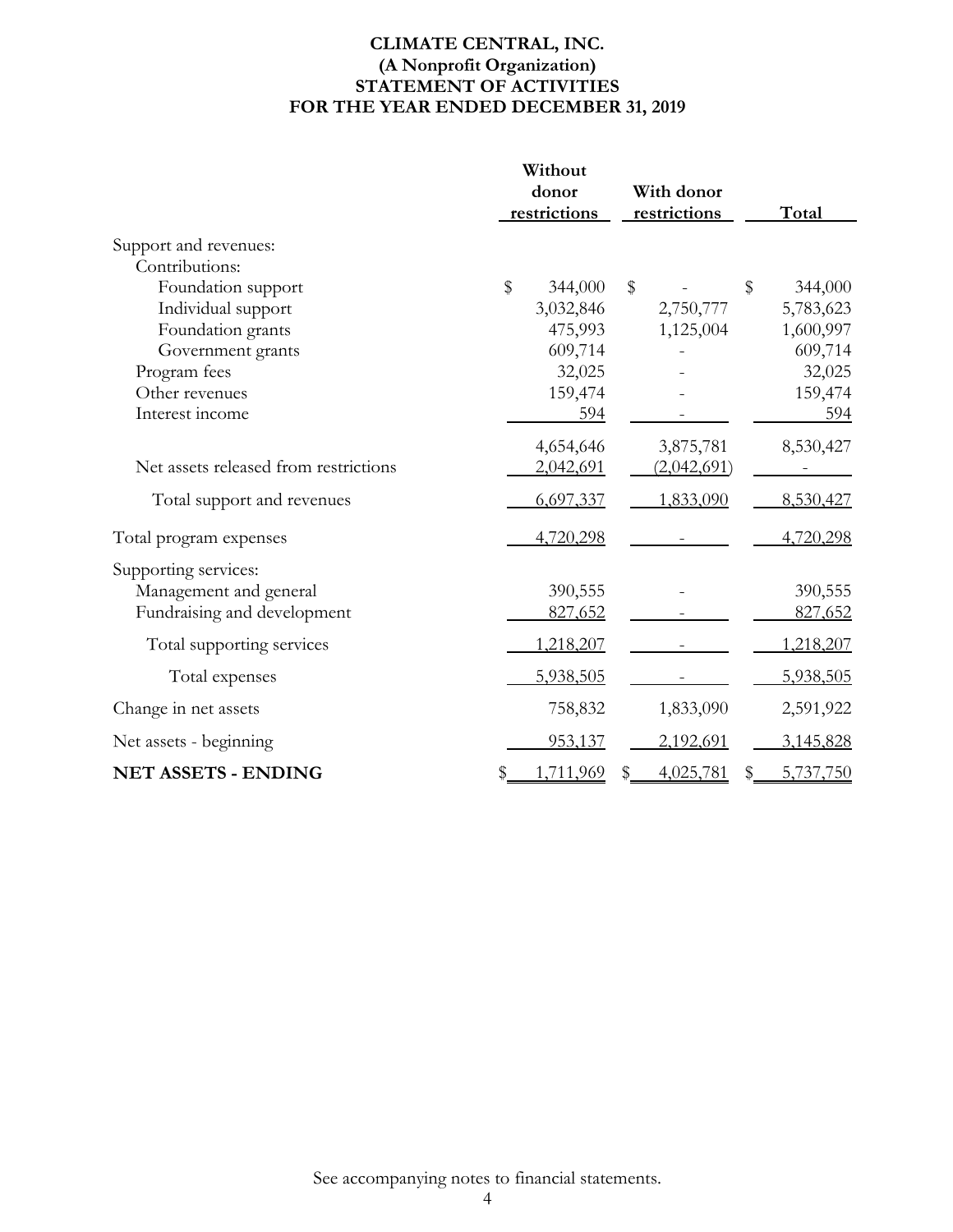# **CLIMATE CENTRAL, INC. (A Nonprofit Organization) STATEMENT OF ACTIVITIES FOR THE YEAR ENDED DECEMBER 31, 2018**

|                                         |       | Without            |    |              |    |           |
|-----------------------------------------|-------|--------------------|----|--------------|----|-----------|
|                                         |       | donor              |    | With donor   |    |           |
|                                         |       | restrictions       |    | restrictions |    | Total     |
| Support and revenues:<br>Contributions: |       |                    |    |              |    |           |
|                                         | $\$\$ |                    |    |              |    |           |
| Foundation support                      |       | 1,130,595          | \$ | 750,000      | \$ | 1,880,595 |
| Individual support                      |       | 4,909,570          |    |              |    | 4,909,570 |
| Foundation grants                       |       | 680,078            |    | 711,439      |    | 1,391,517 |
| Government grants                       |       | 479,256            |    |              |    | 479,256   |
| Program fees                            |       | 122,849            |    |              |    | 122,849   |
| Other revenues                          |       | 174,060            |    |              |    | 174,060   |
| Interest income                         |       | 1,314              |    |              |    | 1,314     |
|                                         |       | 7,497,722          |    | 1,461,439    |    | 8,959,161 |
| Net assets released from restrictions   |       | 1,554,909          |    | (1,554,909)  |    |           |
| Total support and revenues              |       | <u>9,052,631</u>   |    | (93,470)     |    | 8,479,905 |
| Total program expenses                  |       | 4,536,583          |    |              |    | 4,536,583 |
| Supporting services                     |       |                    |    |              |    |           |
| Management and general                  |       | 613,058            |    |              |    | 613,058   |
| Fundraising and development             |       | 946,398            |    |              |    | 946,398   |
| Total supporting services               |       | 1,559,456          |    |              |    | 1,559,456 |
| Total expenses                          |       | 6,096,039          |    |              |    | 6,096,039 |
| Change in net assets                    |       | 2,956,592          |    | (93, 470)    |    | 2,863,122 |
| Net assets - beginning                  |       | <u>(2,003,455)</u> |    | 2,286,161    |    | 282,706   |
| <b>NET ASSETS - ENDING</b>              |       | 953,137            | \$ | 2,192,691    | \$ | 3,145,828 |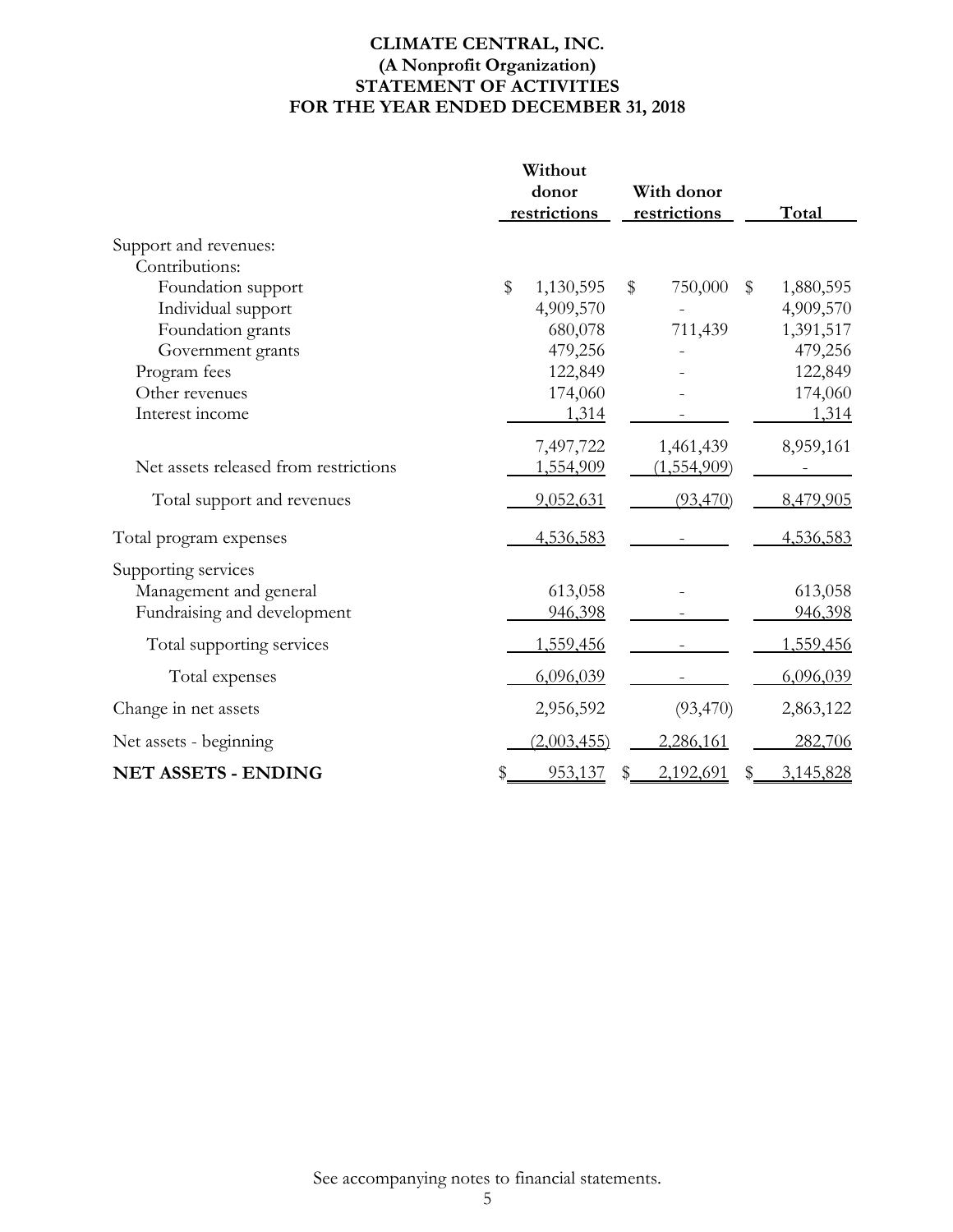# **CLIMATE CENTRAL, INC. (A Nonprofit Organization) STATEMENT OF FUNCTIONAL EXPENSES FOR THE YEAR ENDED DECEMBER 31, 2019**

|                                          |   |           |        | Management  |              | Fundraising and |       |           |
|------------------------------------------|---|-----------|--------|-------------|--------------|-----------------|-------|-----------|
|                                          |   | Programs  |        | and General |              | Development     |       | Total     |
| Salaries and wages                       | S | 2,350,544 | $\$\,$ | 516,849     | $\mathbb{S}$ | 420,878         | $\$\$ | 3,288,271 |
| Employee benefits                        |   | 621,114   |        | 148,177     |              | 108,100         |       | 877,391   |
| Payroll taxes                            |   | 170,986   |        | 41,453      |              | 30,488          |       | 242,927   |
| Professional fees                        |   | 494,360   |        | 9,300       |              | 75,829          |       | 579,489   |
| Accounting fees                          |   |           |        | 40,777      |              |                 |       | 40,777    |
| Legal fees                               |   | 10,821    |        | 3,513       |              |                 |       | 14,334    |
| Office expenses                          |   | 22,363    |        | 7,005       |              | 7,602           |       | 36,970    |
| Information technology                   |   | 197,995   |        | 9,333       |              | 12,238          |       | 219,566   |
| Occupancy                                |   | 229,790   |        | 45,280      |              | 46,069          |       | 321,139   |
| Travel                                   |   | 65,474    |        | 15,429      |              | 37,705          |       | 118,608   |
| Conference, conventions and meetings     |   |           |        | 5,050       |              |                 |       | 5,050     |
| Interest expense                         |   | 34,966    |        | 6,890       |              | 7,011           |       | 48,867    |
| Insurance                                |   | 6,227     |        | 3,068       |              | 2,068           |       | 11,363    |
| Training and development                 |   | 90,973    |        | 17,927      |              | 18,238          |       | 127,138   |
| Depreciation and amortization            |   | 89        |        | 4,205       |              | 2,321           |       | 6,615     |
| Other                                    |   |           |        |             |              |                 |       |           |
| Total expenses by function               |   | 4,295,702 |        | 874,256     |              | 768,547         |       | 5,938,505 |
| Allocation of program-related management |   |           |        |             |              |                 |       |           |
| and general expenses                     |   | 424,596   |        | (483,701)   |              | 59,105          |       |           |
| Total expenses                           |   | 4,720,298 |        | 390,555     |              | 827,652         |       | 5,938,505 |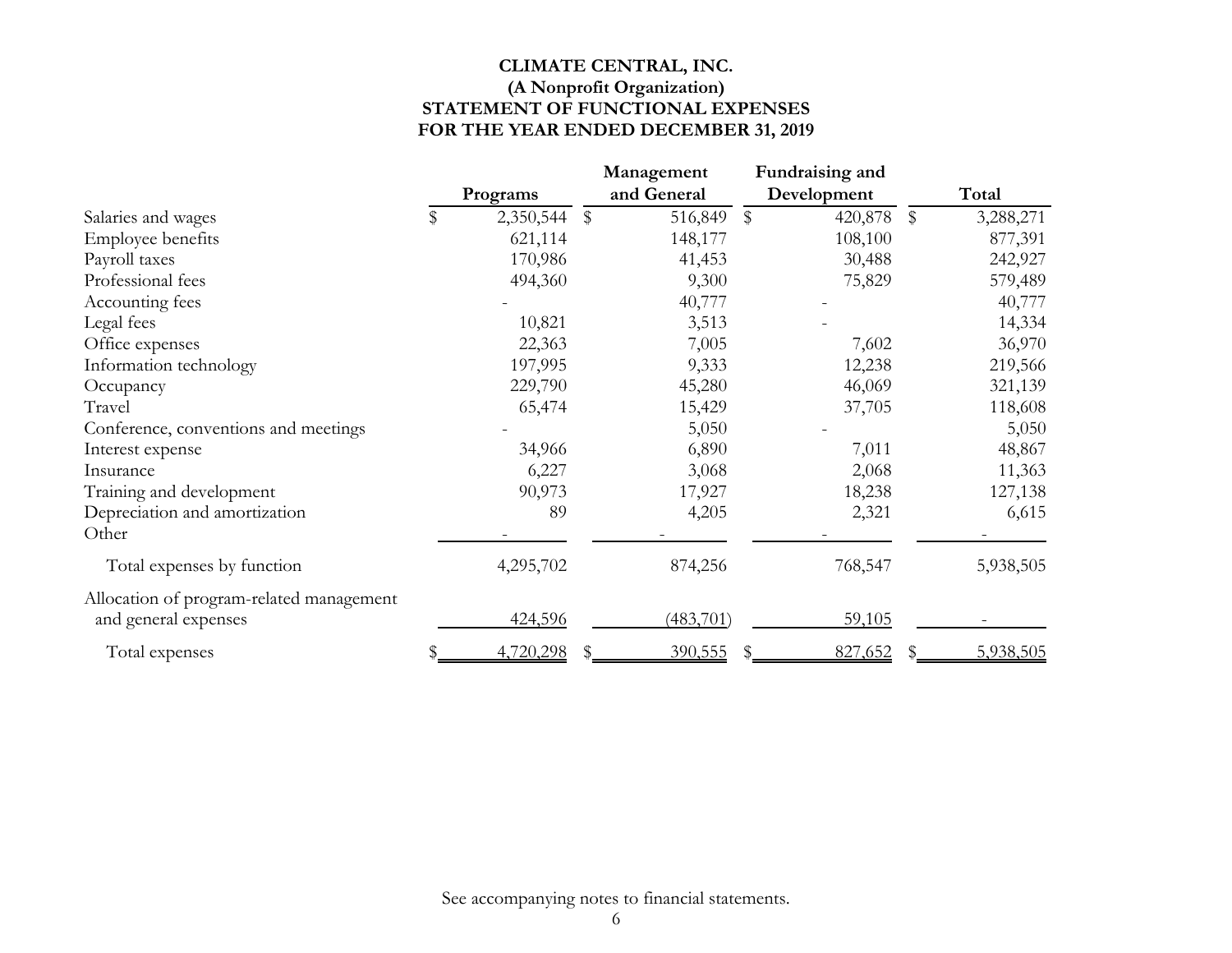# **CLIMATE CENTRAL, INC. (A Nonprofit Organization) STATEMENT OF FUNCTIONAL EXPENSES FOR THE YEAR ENDED DECEMBER 31, 2018**

|                                          |                 | Management    | Fundraising and        |        |           |
|------------------------------------------|-----------------|---------------|------------------------|--------|-----------|
|                                          | Programs        | and General   | Development            |        | Total     |
| Salaries and wages                       | \$<br>2,234,138 | \$<br>516,704 | 439,982<br>$\mathbb S$ | $\$\,$ | 3,190,824 |
| Employee benefits                        | 596,550         | 163,038       | 115,410                |        | 874,998   |
| Payroll taxes                            | 161,039         | 37,199        | 31,714                 |        | 229,952   |
| Professional fees                        | 663,706         | 102,691       | 108,227                |        | 874,624   |
| Accounting fees                          |                 | 44,757        |                        |        | 44,757    |
| Legal fees                               | 3,562           | 8,039         | 308                    |        | 11,909    |
| Office expenses                          | 28,040          | 9,799         | 12,119                 |        | 49,958    |
| Information technology                   | 134,847         | 11,646        | 14,331                 |        | 160,824   |
| Occupancy                                | 180,628         | 158,352       | 40,356                 |        | 379,336   |
| Travel                                   | 48,397          | 9,798         | 15,756                 |        | 73,951    |
| Conference, conventions and meetings     | 6,413           | 9,783         | 6,052                  |        | 22,248    |
| Interest expense                         |                 | 4,986         |                        |        | 4,986     |
| Insurance                                | 23,909          | 6,452         | 7,590                  |        | 37,951    |
| Training and development                 | 3,778           | (452)         | 1,884                  |        | 5,210     |
| Depreciation and amortization            | 75,398          | 20,345        | 23,936                 |        | 119,679   |
| Other                                    | 23              | 12,622        | 2,187                  |        | 14,832    |
| Total expenses by function               | 4,160,428       | 1,115,759     | 819,852                |        | 6,096,039 |
| Allocation of program-related management |                 |               |                        |        |           |
| and general expenses                     | 376,155         | (502,701)     | 126,546                |        |           |
| Total expenses                           | 4,536,583       | 613,058       | 946,398                | S      | 6,096,039 |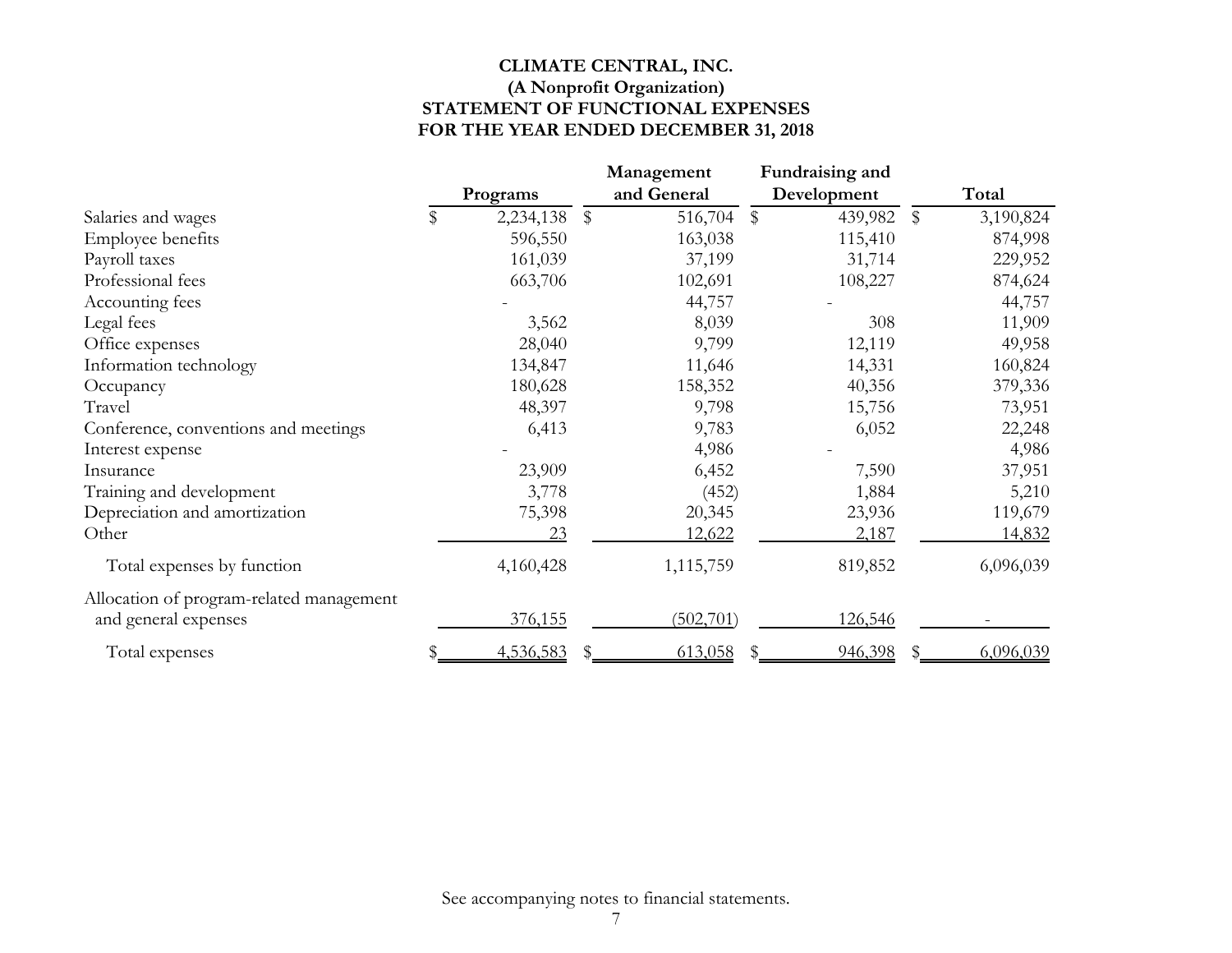# **CLIMATE CENTRAL, INC. (A Nonprofit Organization) STATEMENTS OF CASH FLOWS FOR THE YEARS ENDED DECEMBER 31, 2019 AND 2018**

|                                                           |    | 2019                                 | 2018       |
|-----------------------------------------------------------|----|--------------------------------------|------------|
| Cash flows from operating activities:                     |    |                                      |            |
| Change in net assets                                      | \$ | 2,591,922<br>$\sqrt[6]{\frac{1}{2}}$ | 2,863,122  |
| Adjustments to reconcile change in net assets to net cash |    |                                      |            |
| provided by operating activities:                         |    |                                      |            |
| Depreciation and amortization                             |    | 127,138                              | 119,679    |
| Deferred rent                                             |    | 3,171                                | (20, 841)  |
| Conversion of notes payable and accrued interest to       |    |                                      |            |
| contributions                                             |    |                                      | (754, 407) |
| Loss on disposal of property and equipment                |    | 1,426                                | 8,046      |
| Changes in operating assets and liabilities:              |    |                                      |            |
| Unconditional promises to give                            |    | 200,000                              | (275,000)  |
| Grants, contracts, and other receivables                  |    | (10,207)                             | 123,389    |
| Unbilled receivables                                      |    | (95, 410)                            | (54,798)   |
| Prepaid expenses                                          |    | (25, 824)                            | (4, 462)   |
| Accounts payable                                          |    | (331, 356)                           | 274,436    |
| Accrued expenses                                          |    | 58,153                               | (364,207)  |
| Deferred revenue                                          |    | (74, 847)                            | 74,847     |
| Net cash provided by operating activities                 |    | 2,444,166                            | 1,989,804  |
| Cash flows from investing activities:                     |    |                                      |            |
| Purchases of property and equipment                       |    | (80, 888)                            | (27,995)   |
| Purchases of intangible assets                            |    | (22,400)                             | (106, 400) |
| Net cash used in investing activities                     |    | (103, 288)                           | (134, 395) |
| Net increase in cash and cash equivalents                 |    | 2,340,878                            | 1,855,409  |
| Cash and cash equivalents - beginning                     |    | 2,410,580                            | 555,171    |
| CASH AND CASH EQUIVALENTS - ENDING                        | S  | 4,751,458<br>\$                      | 2,410,580  |

# Reconciliation of cash and restricted cash:

The following table provides a reconciliation of cash and restricted cash reported within the balance sheets that sum to the total of the same such amounts shown in the statements of cash flows.

|                                                                | 2019      |              | 2018                   |
|----------------------------------------------------------------|-----------|--------------|------------------------|
| Cash                                                           |           |              | 4,688,079 \$ 2,347,831 |
| Restricted cash                                                |           |              | 62.749                 |
| Total cash and restricted cash shown in the statements of cash |           |              |                        |
| flows                                                          | 4.751.458 | <sup>S</sup> | 2.410.580              |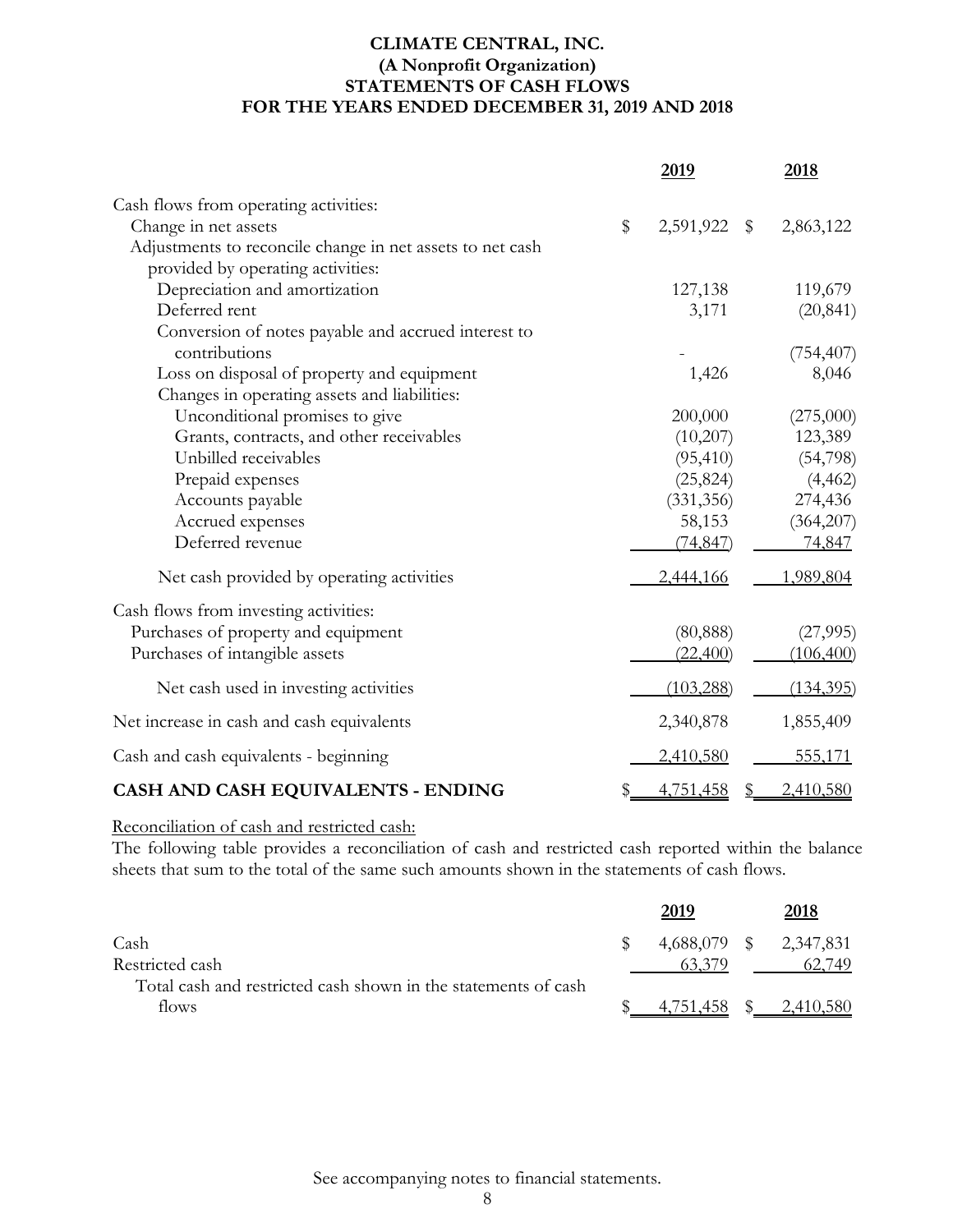## **NOTE 1. NATURE OF ORGANIZATION**

Climate Central, Inc. (the "Organization") is an independent not-for-profit organization of leading scientists and journalists whose mission is to communicate the science and effects of climate change to the public and decision-makers internationally. The Organization surveys and conducts scientific research on climate change and informs the public of key findings. The Organization is not an advocacy organization and does not lobby or support any specific legislation, policy or bill regarding climate change.

The major programs of the Organization are Climate Matters, Sea Level Rise/Surging Seas, Partnerships Journalism and Enterprise.

#### *Climate Matters*

Climate Matters is a climate-reporting resource program grounded in the latest science that helps meteorologists and journalists report on climate impacts and solutions in ways that are local, immediate, and personal.

The Organization's team of scientists, data analysts and visual artists identify and interpret data and produce easy-to-understand text and visual materials, including graphics, interactives and videos, to help journalists build stories that will engage and enlighten their audience.

The Organization's reporting tools are available, free of charge, to anyone interested in telling engaging local, science-based stories about how global climate change is impacting their community, why it matters, and what can be done about it.

## *Sea Level Rise/Surging Seas*

The Organization's Program on Sea Level Rise strives to provide accurate, clear and granular information about sea level rise and coastal flood hazards both locally and globally, today and tomorrow. Anchored in rigorous primary research, the Organization's work distinguishes itself by its user-friendly maps and tools, extensive datasets, and high-quality visual presentation. The program dedicates its efforts to helping citizens, communities, businesses, organizations, and governments at every level to understand the consequences of different carbon pathways and to navigate the shifting waters of our warming world.

## *Partnerships Journalism*

The Organization brings a partnerships journalism initiative to the service of the two core programs, Climate Matters and Sea Level Rise, to add depth to the understanding of the human impacts of climate change and, when applicable, its promising solutions.

Partnering with local and national media organizations, the Organization produces and helps develop stories for a wide variety of print, digital, radio, and TV outlets.

#### *Enterprise*

In addition to these three programs, there is another program under development titled "Enterprise" which focuses on marketing and licensing organizational tools and data to domestic and foreign corporations such as insurance and real estate companies, rating agencies and national, state and local governmental entities.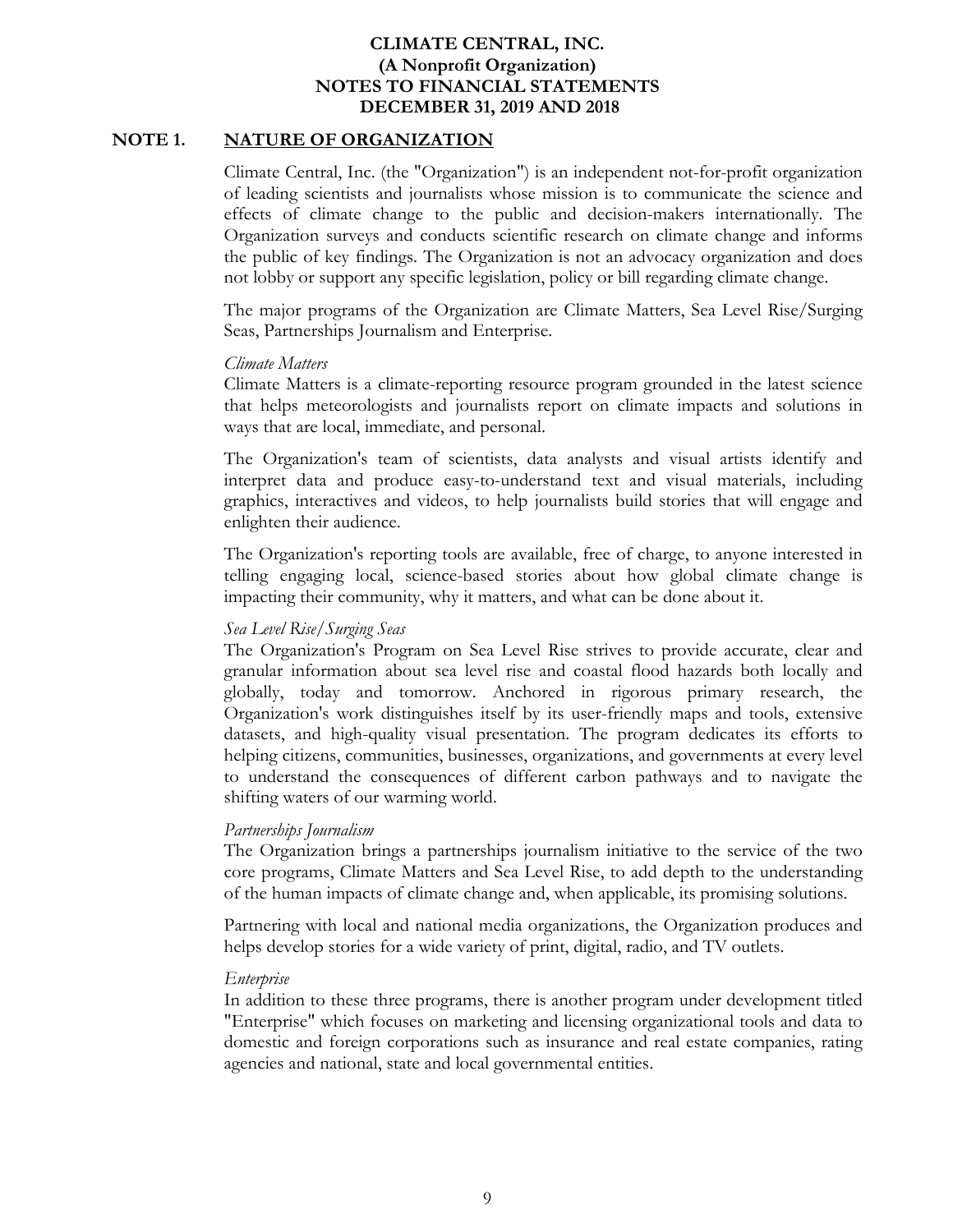### **NOTE 2. SUMMARY OF SIGNIFICANT ACCOUNTING POLICIES**

#### Basis of presentation

The financial statements of the Organization have been prepared in accordance with accounting principles generally accepted in the United States of America ("U.S. GAAP"), which require the Organization to report information regarding its financial position and activities according to the following net asset classifications:

*Net assets without donor restrictions* - Net assets that are not subject to donor-imposed restrictions and may be expended for any purpose in performing the primary objectives of the Organization. These net assets may be used at the discretion of the Organization's management and the board of directors.

*Net assets with donor restrictions* - Net assets subject to stipulations imposed by donors and grantors. Some donor restrictions are temporary in nature; those restrictions will be met by actions of the Organization or by the passage of time. Other donor restrictions are perpetual in nature, whereby the donor has stipulated that the funds be maintained in perpetuity.

Donor-restricted contributions are reported as increases in net assets with donor restrictions. When a restriction expires, net assets are reclassified from net assets with donor restrictions to net assets without donor restrictions in the statements of activities.

#### Use of estimates

The preparation of financial statements in conformity with U.S. GAAP requires management to make estimates and assumptions that affect the reported amounts of assets and liabilities and disclosure of contingent assets and liabilities at the dates of the financial statements, and the reported amounts of revenues and expenses during the reporting periods. Actual results could differ from those estimates.

#### Income taxes

The Organization is a not-for-profit corporation as described in Section  $501(c)(3)$  of the Internal Revenue Code (the "Code") and is exempt from federal income taxes under Sections  $509(a)(1)$  and  $170(b)(1)(A)(vi)$  of the Code. The Organization is not a private foundation. Contributions to the Organization are deductible to the extent permitted by law. The Organization is also exempt from state income taxes.

#### Uncertain tax positions

The Organization follows accounting requirements associated with uncertainty in income taxes using the provisions of the Financial Accounting Standards Board ("FASB") Accounting Standards Codification ("ASC") 740, *Income Taxes*. Using that guidance, tax positions initially need to be recognized in the financial statements when it is more likely than not that the positions will not be sustained upon examination by the taxing authorities. It also provides guidance for derecognition, classification, interest and penalties, accounting in interim periods, disclosure, and transition.

As of December 31, 2019 and 2018, the Organization had no uncertain tax positions that qualified for either recognition or disclosure in the financial statements.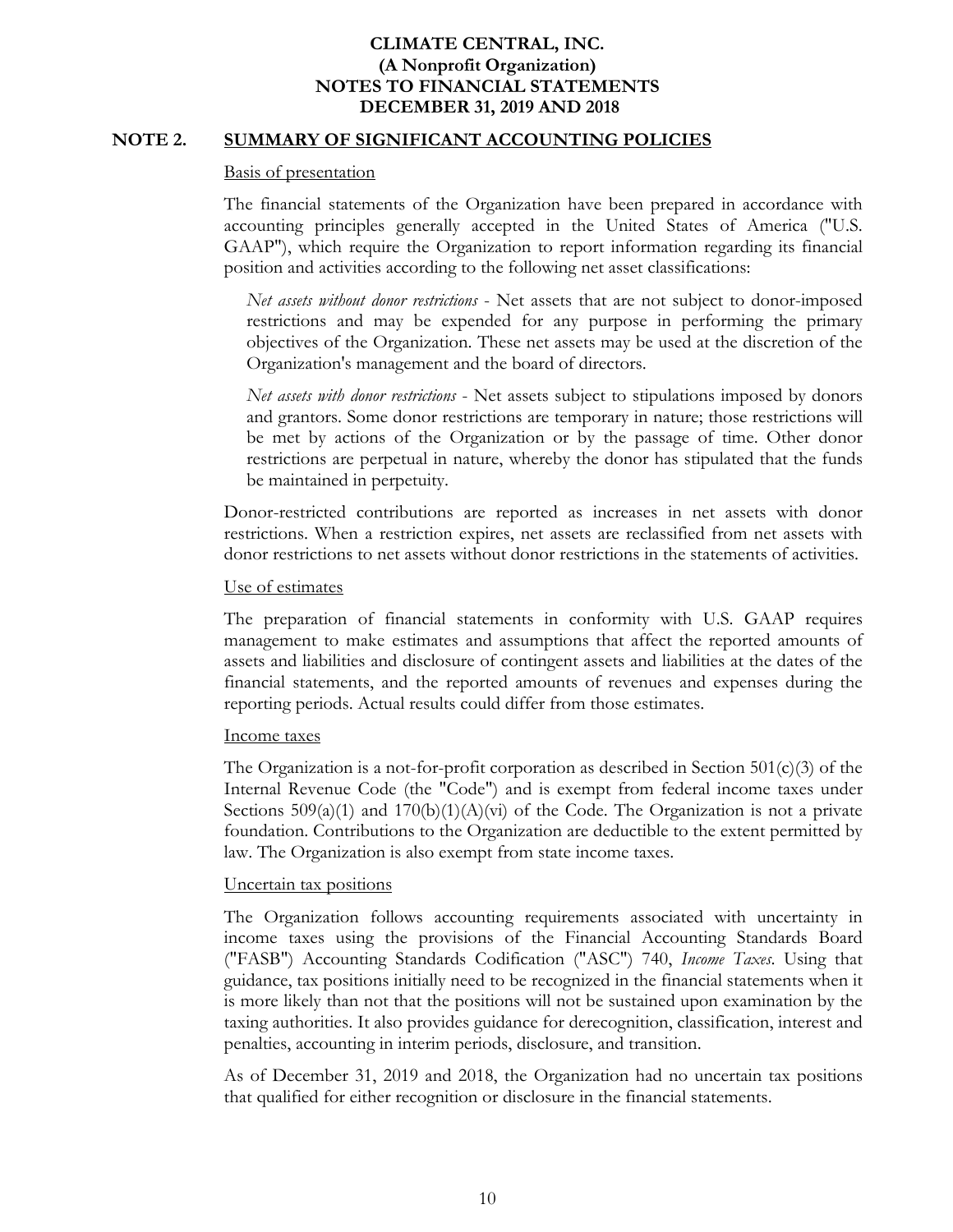### **NOTE 2. SUMMARY OF SIGNIFICANT ACCOUNTING POLICIES (CONTINUED)**

#### Cash and cash equivalents

The Organization considers all highly liquid investments with maturities of three months or less from the date of purchase to be cash equivalents.

#### Grants, contracts and unbilled receivables

Grants and contracts receivable include amounts due from grants, program fees, and other miscellaneous sources. The amounts are stated at unpaid balances, less an allowance for doubtful accounts. The allowance is based on management's estimation of collectibility. It is the Organization's policy to charge off uncollected receivables when management determines that it has exhausted all collection efforts. There was no allowance for doubtful accounts as of December 31, 2019 and 2018. All accounts receivable are expected to be collected in one year or less.

Unbilled receivables include unreimbursed expenses not yet invoiced. The unbilled receivables are expected to be billed and collected within one year or less.

#### Promises to give

Contributions and pledges, including unconditional promises to give, are recognized as revenues when the Organization is formally informed of the contributions by the respective donors. Unconditional promises to give are recognized as revenues or gains in the period received as assets, decreases in liabilities, or expenses, depending on the form of the benefits received. Conditional promises to give are not recognized until they become unconditional, that is, at the time when the conditions on which they depend are substantially met. Unconditional promises to give to be received after one year are discounted at an appropriate discount rate that is commensurate with the risks involved and are classified as with donor restrictions due to passage of time or purpose.

#### Contributions and Foundation grants

The Organization adopted FASB Accounting Standards Update ("ASU") No. 2018-08, *Clarifying the Scope and Accounting Guidance for Contributions Received and Contributions Made* ("ASU 2018-08"), which provides guidance for determining whether a transaction should be accounted for as a contribution or an exchange transaction, and whether a contribution is conditional or unconditional.

Contributions, Foundation, and Government grants are recognized as revenue when they are unconditionally promised from the Organization's foundations, governments, and individual donors. Contributions that are restricted by the donor are reported as an increase in net assets without donor restrictions if the restriction expires in the reporting period in which the contribution is recognized. All other donor-restricted contributions are reported as an increase in net assets with donor restrictions, depending on the nature of restriction. When a restriction expires (that is, when a stipulated time restriction ends or purpose restriction is accomplished), net assets with donor restrictions are reclassified to net assets without donor restrictions and reported in the statements of activities as net assets released from restrictions.

A portion of the Organization's revenue is derived from cost-reimbursable government grants, which are conditioned upon certain performance requirements and/or the incurrence of allowable qualifying expenses. Revenue is recognized in the amount invoiced, typically monthly, since the amount corresponds directly to the value of the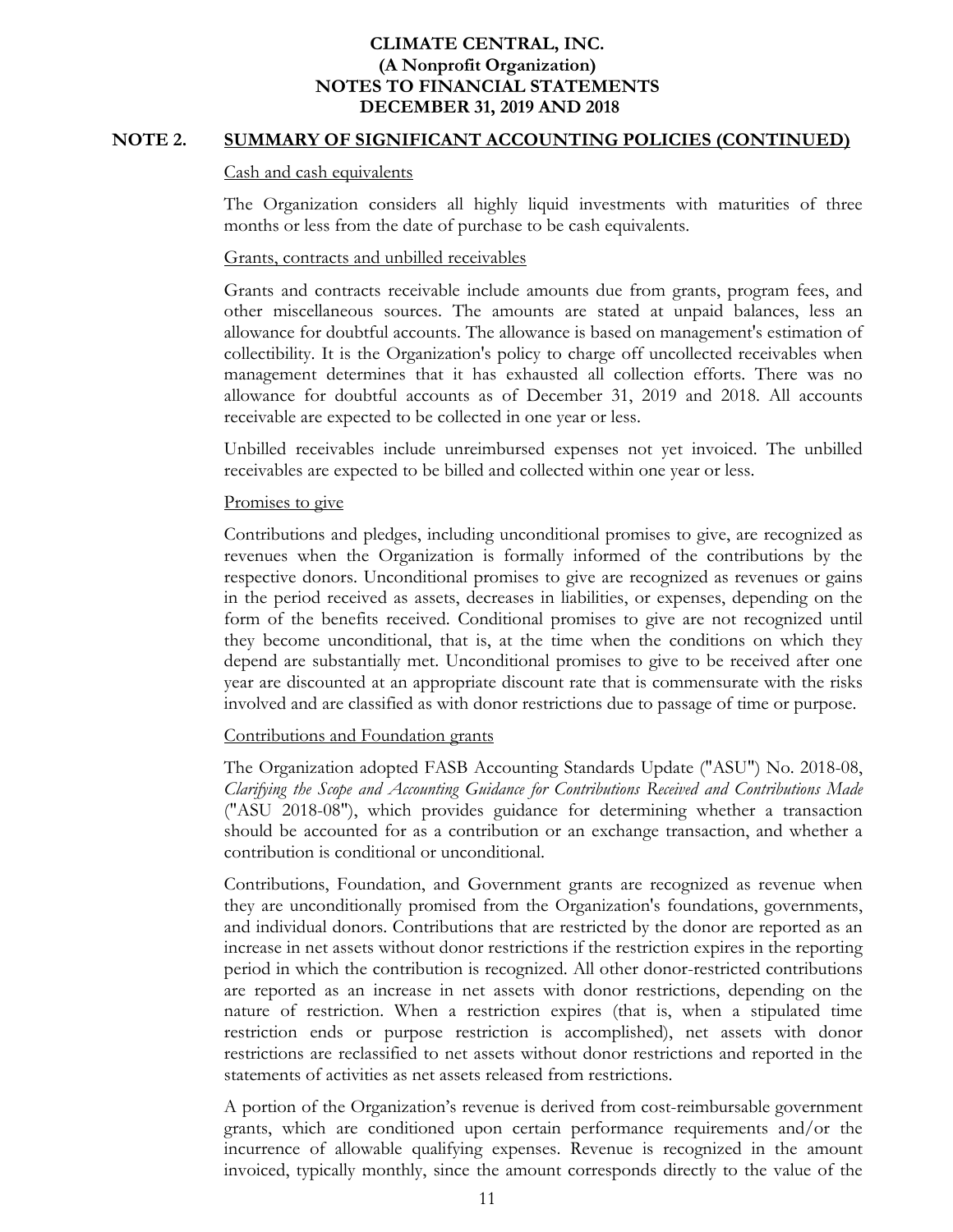### **NOTE 2. SUMMARY OF SIGNIFICANT ACCOUNTING POLICIES (CONTINUED)**

#### Contributions (continued)

performance to date. Amounts received prior to incurring qualifying expenditures or providing the related services are reported as refundable advances in the statement of financial position.

Contributions and Foundation grants received with donor-imposed or grantor-imposed restrictions that are fulfilled in the same year as received are reported as support without donor restrictions.

Contributions of donated non-cash assets are recorded at their fair values in the period received. Contributions of donated services that create or enhance non-financial assets or that require specialized skills, are provided by individuals possessing those skills, and would typically need to be purchased if not provided by donation, are recorded at their fair values in the period received. For the years ended December 31, 2019 and 2018, there were no contributed services meeting the requirements for recognition in the financial statements; however, many individuals volunteer their time and perform a variety of tasks that assist the Organization with its programs.

Donations of property and equipment are recorded as contributions at their estimated fair values at the dates of donation. Such donations are reported as increases in net assets without donor restrictions, unless the donor has restricted the donated asset to a specific purpose. Assets donated with explicit restrictions regarding their uses and contributions of cash that must be used to acquire property and equipment are reported as net assets with donor restrictions. Absent donor stipulations regarding how long those donated or acquired assets must be maintained, the Organization reports expirations of donor restrictions when the donated or acquired assets are placed in service as instructed by the donor. The Organization reclassifies net assets with donor restrictions at that time and reports them as "Net assets released from restrictions" on the statements of activities.

#### Program fees,and other revenues

#### *Year ended December 31, 2019*

The Organization adopted ASC Topic 606, *Revenue from Contracts with Customers* ("Topic 606") on January 1, 2019. With the adoption of Topic 606, revenue is measured based on the consideration specified in a contract with a customer, and excludes any amounts collected on behalf of third parties. Under Topic 606, the Organization recognizes revenue when it satisfies a performance obligation by transferring control over a product or service to a customer. The majority of the Organization's services represent a bundle of services that are not capable of being distinct and as such, are treated as a single performance obligation that is satisfied as the services are rendered. The Organization determines the transaction price based on contractually agreed upon rates, adjusted for any variable consideration, if any.

Program fees and other revenues are recognized over time as services are rendered, and content sales are recognized at the time the content is delivered.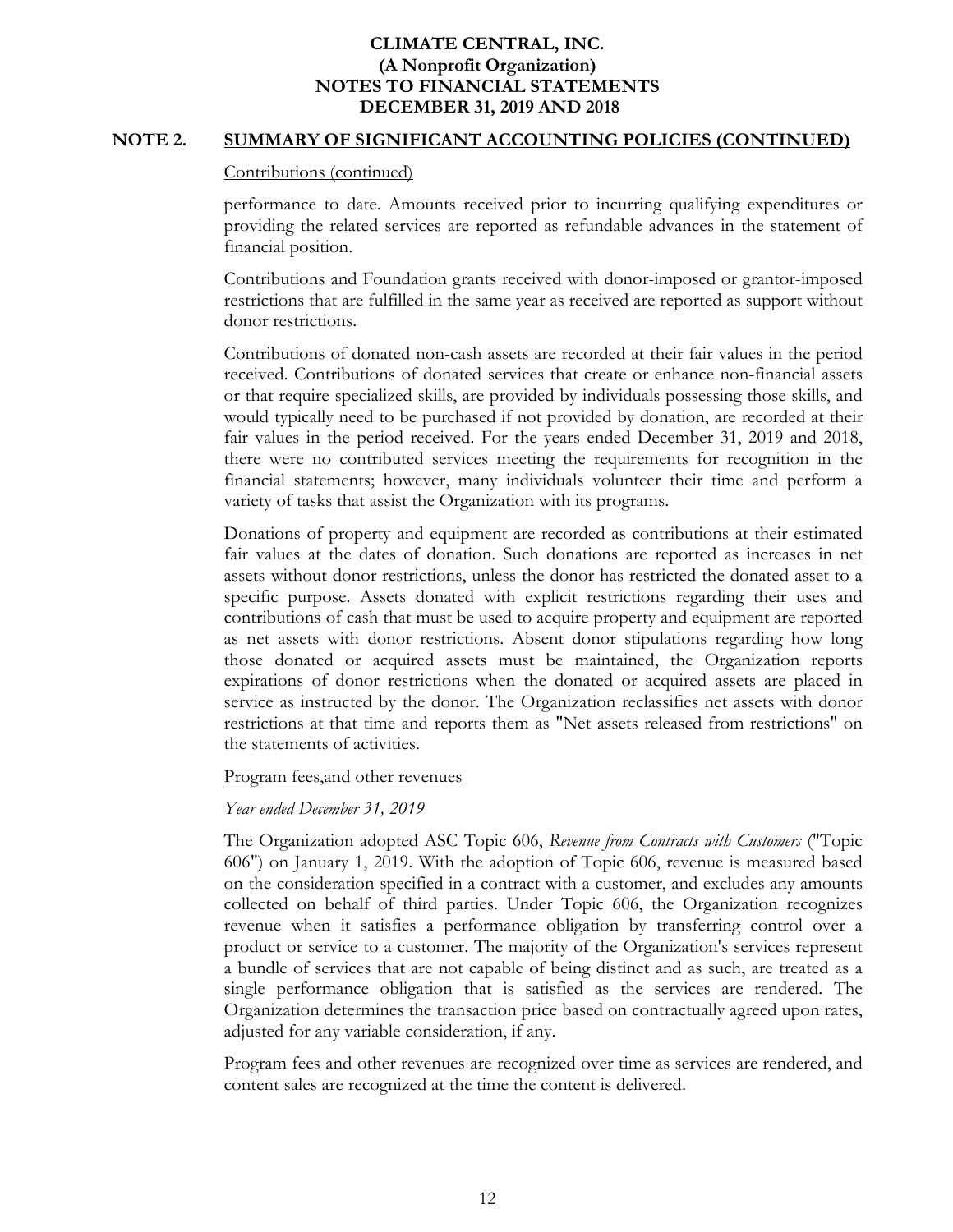### **NOTE 2. SUMMARY OF SIGNIFICANT ACCOUNTING POLICIES (CONTINUED)**

*Year Ended December 31, 2018* 

For the year ended December 31, 2018, the Organization recognized revenue when (1) the service was performed and the Organization had no significant obligations remaining to be performed; (2) a final understanding as to specific nature and terms of the agreed upon transaction had occurred; (3) price was fixed and determinable; and (4) collection was assured. Services generally met these criteria, and revenue was recognized, when services were rendered. Revenues from cost-reimbursement grants were recognized when the Organization had expended the program costs in accordance with the grant agreement.

### Property and equipment

Property and equipment purchased are stated at cost. The Organization has a capitalization threshold of \$1,000. Property and equipment contributed to the Organization are recorded at fair value on the date received. Depreciation is computed using the straight-line method based on estimated useful lives. Repairs and maintenance which do not extend the useful lives of the related assets are expensed as incurred. Property and equipment purchased under grant contracts, which become the property of the recipient, are expensed to the applicable program.

Depreciation is provided using the straight-line and various accelerated methods over the estimated useful lives of the assets, which are as follows:

> Computer equipment 5 years Furniture and fixtures 5 years

Leasehold improvements Estimated life or term of the lease, whichever is shorter.

#### Intangible assets

Intangible assets are recorded at cost. Intangible assets with finite lives are amortized over their estimated useful lives and are reviewed for impairment if indicators of impairment arise. Website design costs are amortized on a straight-line basis over a fiveyear period. Intangible assets consisted of the following as of December 31, 2019 and 2018:

|                                                  | 2015      | 2018                            |
|--------------------------------------------------|-----------|---------------------------------|
| Website design costs<br>Accumulated amortization | (211,650) | 325,750 \$ 303,350<br>(196,950) |
|                                                  | 114.100   |                                 |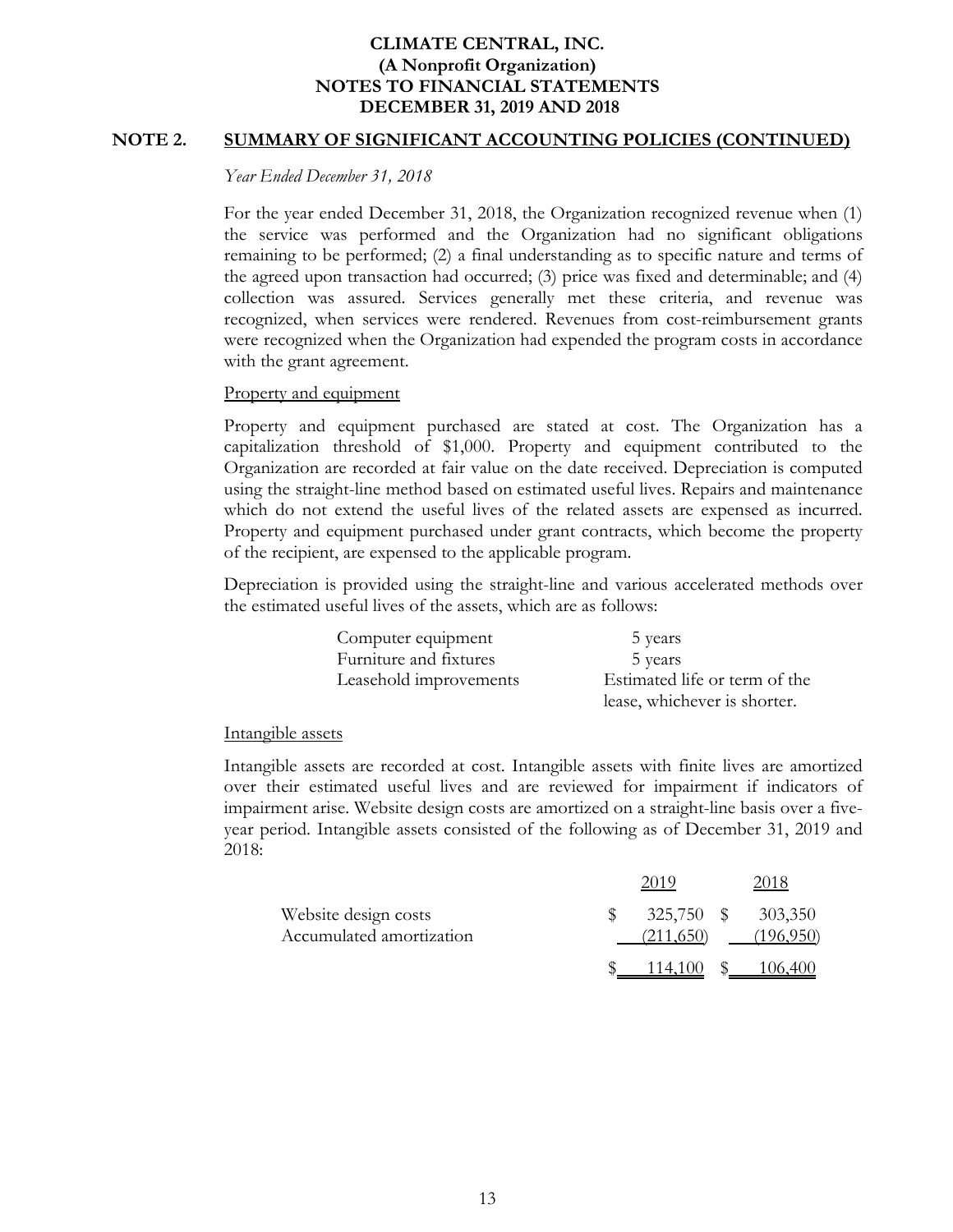### **NOTE 2. SUMMARY OF SIGNIFICANT ACCOUNTING POLICIES (CONTINUED)**

#### Functional allocation of expenses

The costs of providing the Organization's program services, management and general, and fundraising activities have been summarized on a functional basis in the statement of activities. The statement of functional expenses represents the natural classification detail of expenses by function. The Organization incurs expenses that directly relate, and can be assigned, to a specific program or supporting activity. The Organization also conducts a number of activities which benefit both its program objectives as well as supporting services.

The expenses that are allocated include the following:

| <b>Expense</b>         | Method of Allocation           |
|------------------------|--------------------------------|
| Salaries and wages     | Time and effort                |
| Professional fees      | Full Time Equivalent           |
| Information technology | Time and effort, and Full Time |
|                        | Equivalent                     |
| Occupancy              | Full Time Equivalent           |
| Depreciation and other | Full Time Equivalent           |

#### Reclassifications

Approximately \$1,870,000 of grants revenue in the prior year financial statements have been reclassified for comparative purpose to conform with the current year presentation, to be included with contribution revenue rather than separately presented. These reclassifications had no effect on previously reported change in net assets.

Recently implemented accounting pronouncements

#### *Revenue Recognition*

In May 2014, the FASB issued ASU No. 2014-09, *Revenue from Contracts with Customers* ("Topic 606"), with several clarifying updates issued subsequently. In conjunction with Topic 606, a new subtopic, ASC 340-40*, Other Assets and Deferred Costs – Contracts with Customers*, was also issued. The updated standard replaces most existing revenue recognition and certain cost guidance under U.S. GAAP. Collectively, the Organization refers to Topic 606 and Subtopic 340-40 as "ASC 606". ASC 606 amends existing accounting standards for revenue recognition and establishes principles for recognizing revenue upon the transfer of promised goods or services to customers based on the expected consideration to be received in exchange for those goods and services. The Organization adopted ASC 606 effective January 1, 2019, using the modified retrospective transition method. Use of the modified retrospective approach means the Organization's comparative periods prior to initial application are not restated. The Organization has determined that the adjustments using the modified retrospective approach did not have a material impact on the date of the initial application along with the disclosure of the effect on prior periods. The Organization did not apply any practical expedients in implementing ASC 606.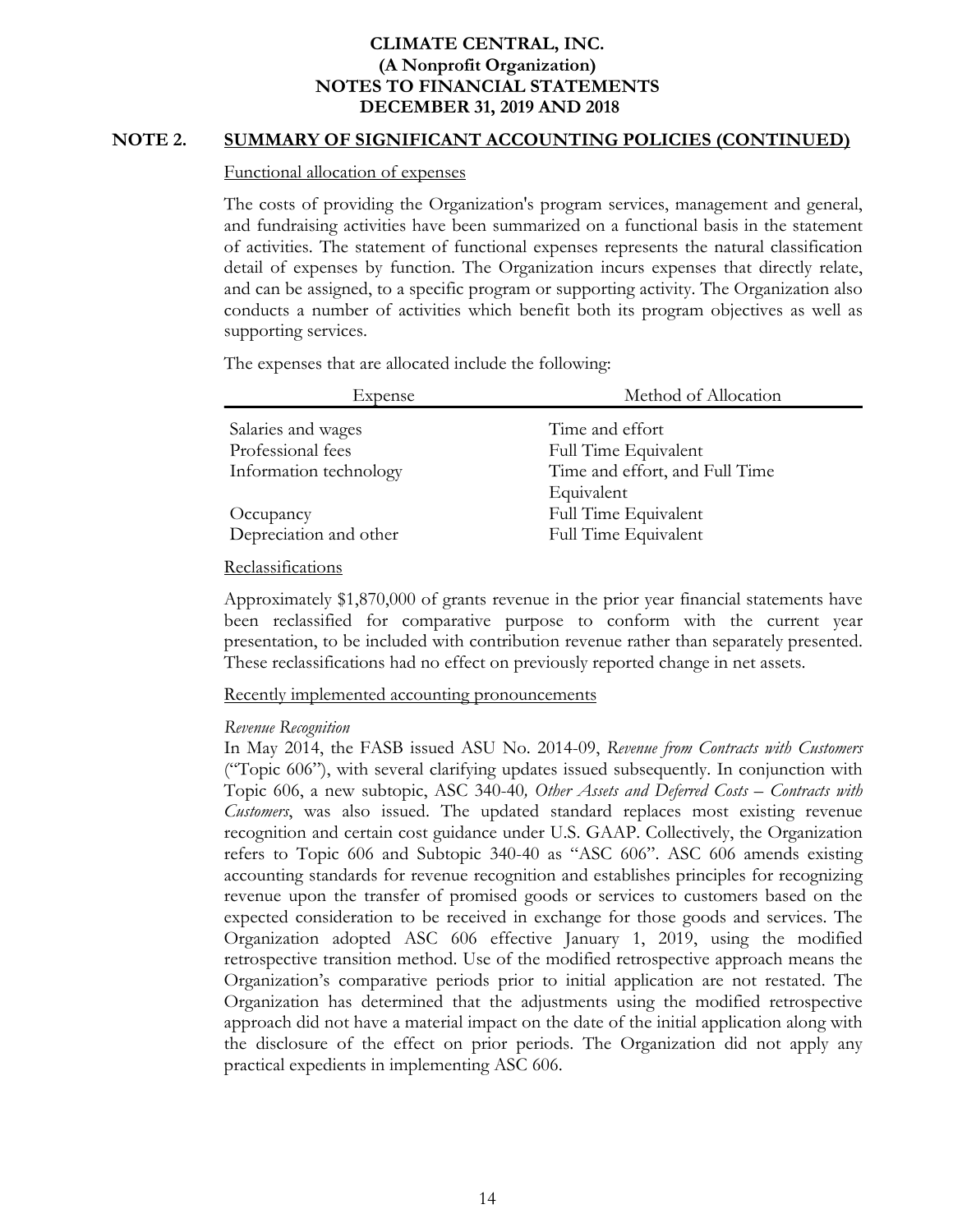### **NOTE 2. SUMMARY OF SIGNIFICANT ACCOUNTING POLICIES (CONTINUED)**

#### Recently implemented accounting pronouncements (continued)

#### *Contributions*

In June 2018, FASB issued ASU No. 2018-08, *Clarifying the Scope and Accounting Guidance for Contributions Received and Contributions Made* ("ASU 2018-08"), which provides guidance for determining whether a transaction should be accounted for as a contribution or an exchange transaction, and whether a contribution is conditional or unconditional. This ASU is effective for years beginning after December 15, 2018. The Organization adopted ASU 2018-08 effective January 1, 2019, using the modified prospective method. Under the modified prospective method, the amendments are applied to agreements that are either not completed as of the effective date or entered into after the effective date. The Organization has determined that the application of the amendments of ASU 2018-08 did not have a material impact on the Organization's financial statements and related disclosures.

### *Statement of Cash Flows*

In August 2016, FASB issued ASU No. 2016-15, *Statement of Cash Flows (Topic 230): Classification of Certain Cash Receipts and Cash Payments*, which provides guidance on several cash flow classification issues. This ASU is effective for years beginning after December 15, 2018, with early adoption permitted. The Organization adopted this ASU during the year ended December 31, 2019.

In November 2016, FASB issued ASU No. 2016-18, *Statement of Cash Flows (Topic 230): Restricted Cash (a consensus of the Emerging Issues Task Force)*, which requires that restricted cash and restricted cash equivalents be included with cash and cash equivalents when reconciling the beginning-of-period and end-of-period total amounts shown on the statement of cash flows. ASU No. 2016-18 is effective for annual periods beginning after December 15, 2018, and interim periods within fiscal years beginning after December 15, 2019. The Organization adopted ASU No. 2016-18 during the year ended December 31, 2019, and accordingly, included restricted cash with its cash on the statements of cash flows for all periods presented.

#### Recently issued but not yet adopted accounting pronouncements

In February 2016, FASB issued ASU No. 2016-02, *Leases*. This update requires all leases with terms greater than 12 months to be recognized on the statement of financial position through a right-of-use assets and a lease liability and the disclosure of key information pertaining to lease arrangements. This new guidance is effective for years beginning after December 15, 2020, with early adoptions permitted. The Organization is currently evaluating the effect that ASU 2016-02 will have on its financial statements and related disclosures.

#### Reclassifications

In connection with the implementation of ASC 606 and ASU No. 2018-08, the Organization has clarified its position on the presentation of certain items of revenues and support by including grants of approximately \$1,870,000 under contributions rather than separately presented. These reclassifications had no effect on previously reported change in net assets.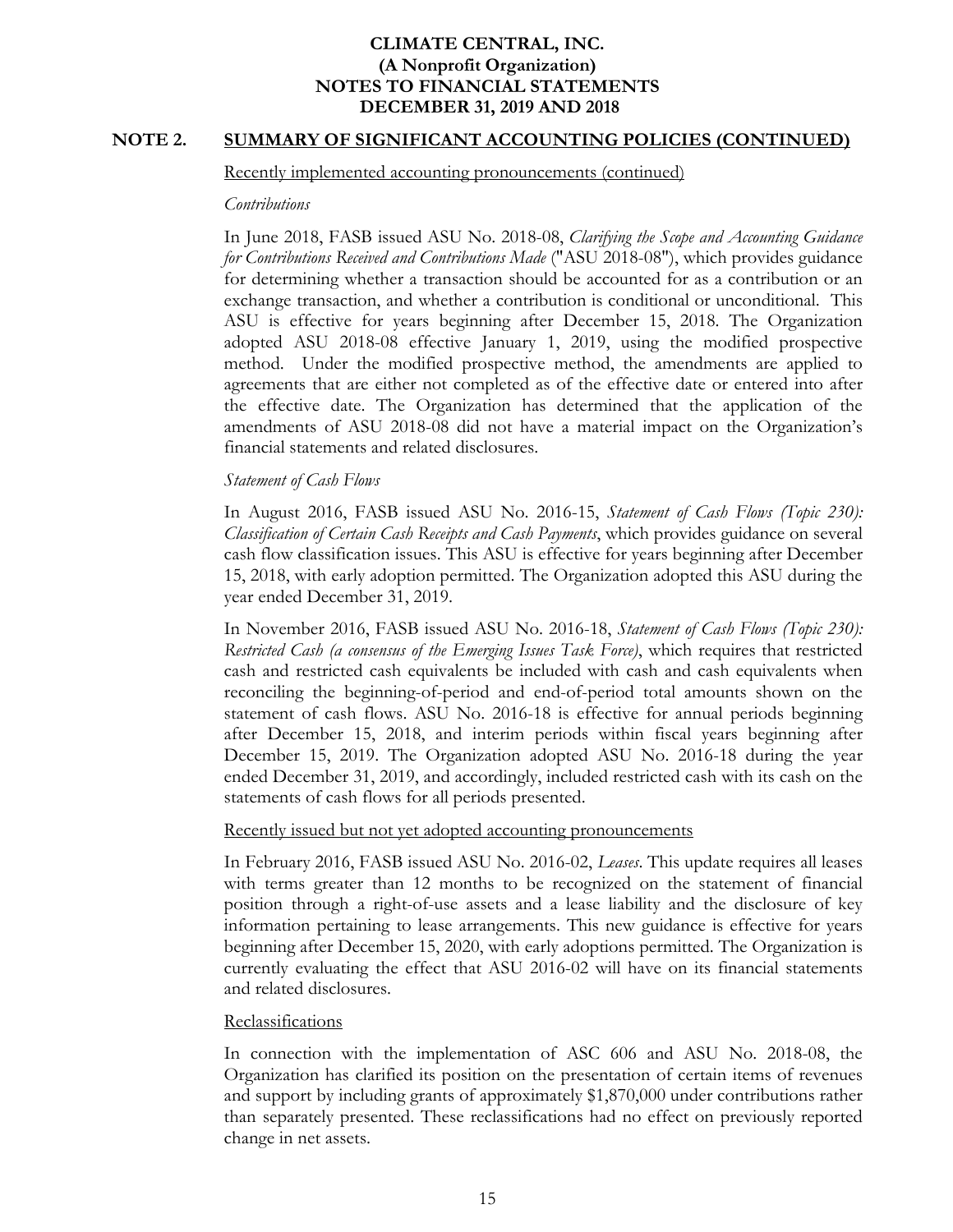#### **NOTE 2. SUMMARY OF SIGNIFICANT ACCOUNTING POLICIES (CONTINUED)**

#### Subsequent events

In accordance with FASB ASC 855, *Subsequent Events*, the Organization has evaluated subsequent events through August 18, 2020, the date on which these financial statements were available to be issued. Except as disclosed in Note 12, there were no material subsequent events that required recognition or additional disclosure in these financial statements.

# **NOTE 3. LIQUIDITY AND AVAILABILITY**

The following represents the Organization's financial assets available for general expenditures within one year as of as of December 31, 2019 and 2018:

|                                                                                    | 2019        | 2018                   |
|------------------------------------------------------------------------------------|-------------|------------------------|
| Financial assets at year end:                                                      |             |                        |
| Cash and cash equivalents                                                          | \$          | 4,688,079 \$ 2,347,831 |
| Unconditional promises to give                                                     | 1,075,000   | 1,275,000              |
| Grants and contracts receivable                                                    | 75,613      | 65,406                 |
| Unbilled receivables                                                               | 214,838     | 119,428                |
| Total financial assets at year-end                                                 | 6,053,530   | 3,807,665              |
| Less amounts not available to be used within<br>one year:                          |             |                        |
| Net assets with donor restrictions                                                 | 4,025,781   | 2,192,691              |
| Less: net assets with purpose restrictions to be<br>met in less than one year      | (4,025,781) | (2,192,691)            |
| Financial assets available to meet general<br>expenditures over the next 12 months | 6,053,5     | 3,807,665              |

The Organization has \$6,053,530 and \$3,807,665 of financial assets available within one year of the statement of financial position date to meet cash needs for general and program expenditures consisting of cash in the amount of \$4,688,079 and \$2,347,831 for the years ended December 31, 2019 and 2018, respectively. The unconditional promises to give are subject to implied time restrictions but are expected to be collected within one year.

The Organization has a goal to maintain financial assets, which consist of cash and short-term investments, on hand to meet 120 days of normal operating expenses, which are on average, approximately \$2,000,000. The Organization structures its financial assets to be available to meet general expenditure obligations as they come due. Cash balances in excess of near-term obligations are held as compensating balances with the Organization's bank to generate balance credits to meet the costs of banking services on a monthly basis. Balances in excess of the needed compensating balances are invested in short-term investments.

The Organization has a governance and management process in place related to liquidity management. Balances of financial assets are monitored on a daily basis and are reported to the Organization's chief executive officer on a weekly basis. The balances of financial assets are reported to the Board of Trustees (the "Board") and the Finance Committee of the Board during regularly scheduled Board and committee meetings (three times per year), and to the Executive Committee of the Board at regularly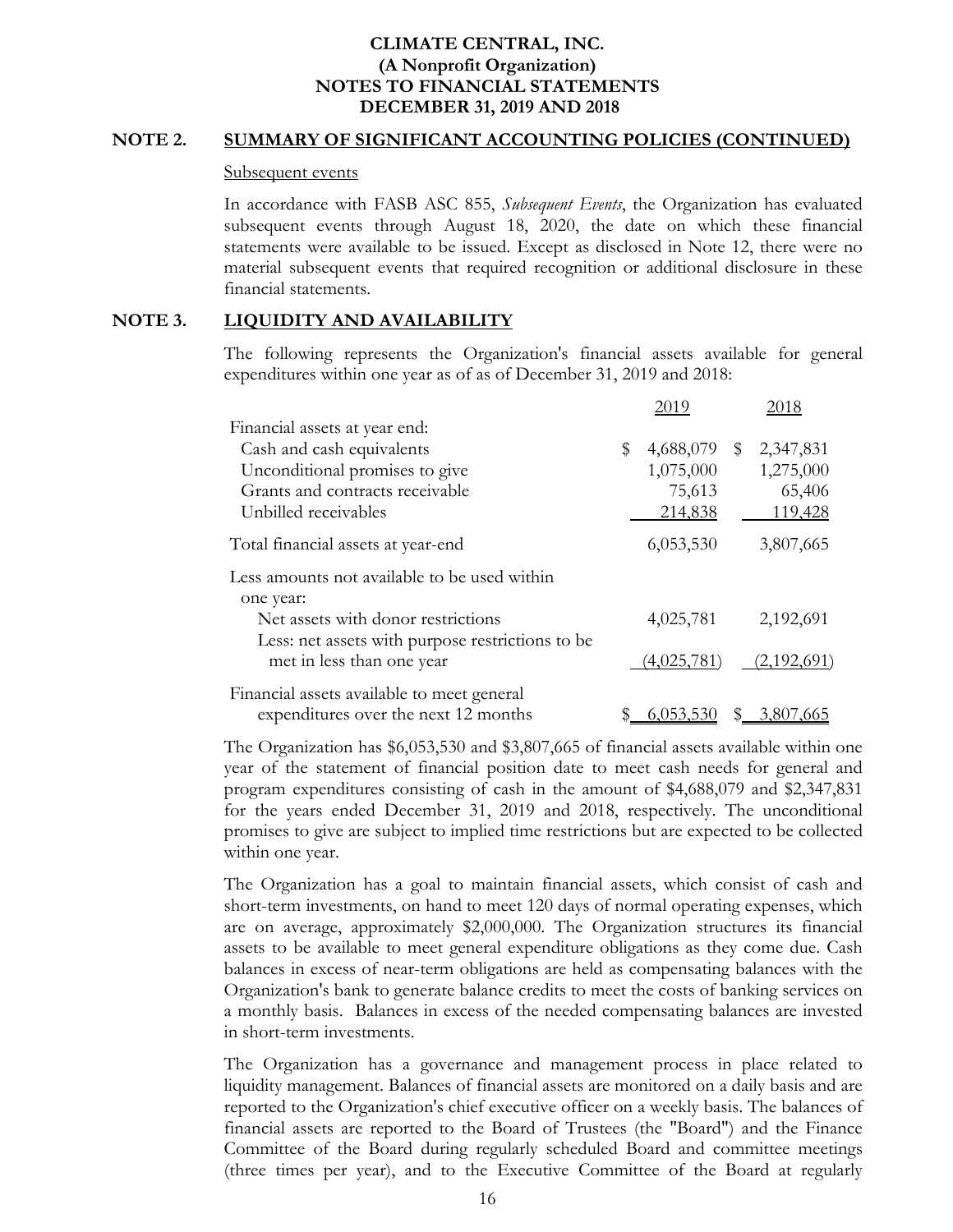## **NOTE 3. LIQUIDITY AND AVAILABILITY (CONTINUED)**

scheduled meetings or at any time that the balances of financial assets drop below the balance goal defined above.

In addition to the monitoring of financial assets on hand, the Board, the Finance Committee of the Board and the Executive Committee of the Board are advised of the fundraising activities of the Organization on the schedule noted above. The prospect pipeline is quantified and supported with qualitative information to allow for an assessment of the fundraising activities of the Organization.

# **NOTE 4. CONCENTRATIONS**

## Credit risk

At December 31, 2019 and 2018, the Organization maintained cash with a financial institution in amounts in excess of the coverage provided by federal insurance limits. The Organization maintains these accounts with a high credit quality financial institution, and, therefore, management does not believe the Organization faces a significant risk of loss on these accounts.

## Promises to give

As of December 31, 2019, the Organization's unconditional promises to give were from two donors. As of December 31, 2018, unconditional promises to give were from four donors.

## Support and revenues

During the year ended December 31, 2019, approximately 53% of the Organization's total support and revenue was derived from three donors. During the year ended December 31, 2018, approximately 39% of the Organization's total support and revenue was derived from two donors.

# **NOTE 5. RESTRICTED CASH**

As part of its lease agreement for an office facility, the Organization delivered an irrevocable standby letter of credit secured by a certificate of deposit. The certificate of deposit bears interest at the rate of 1.00% per annum and matures on April 28, 2023. In December 2018 the lease was modified to call for a letter of credit of \$41,802. The letter of credit automatically extends each year.

The certificate of deposit had a balance of \$63,379 and \$62,749 as of December 31, 2019 and 2018, respectively, which includes interest income earned that is included within "Interest income" in the accompanying statements of activities.

## **NOTE 6. PROMISES TO GIVE**

Unconditional promises to give amounted to \$1,075,000 and \$1,275,000 as of December 31, 2019 and 2018, respectively. The entire balance is expected to be collected in less than one year.

At December 31, 2019, there were \$1,000,000 in outstanding conditional promises to give. There were no outstanding conditional promises to give at December 31, 2018.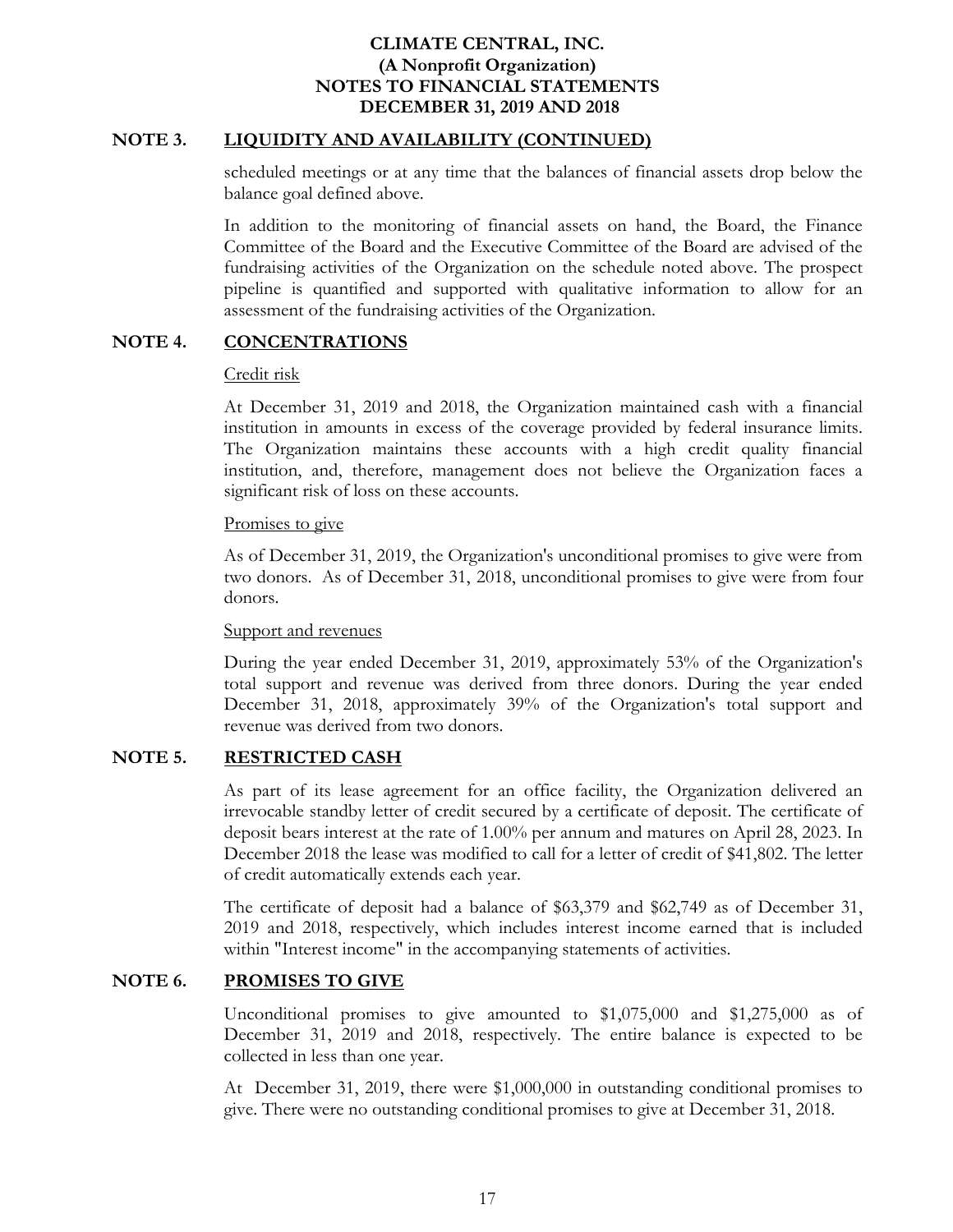## **NOTE 7. PROPERTY AND EQUIPMENT**

The Organization's property and equipment consisted of the following at December 31, 2019 and 2018:

|                             | 2019          |   | 2018      |
|-----------------------------|---------------|---|-----------|
| Computer equipment          | 589,853<br>\$ | S | 612,351   |
| Leasehold improvements      | 250,938       |   | 250,938   |
| Furniture and fixtures      | 137,285       |   | 70,362    |
|                             | 978,076       |   | 933,651   |
| Accumulated depreciation    | (796, 612)    |   | (719,211) |
| Property and equipment, net | \$<br>181,464 |   | 214,440   |

Depreciation expense was \$127,138 and \$119,679 for the years ended December 31, 2019 and 2018, respectively.

#### **NOTE 8. NET ASSETS WITH DONOR RESTRICTIONS**

Net assets with donor restrictions were available for the years ended December 31, 2019 and 2018, as follows:

|                                    |   | 2019      |              | 2018      |
|------------------------------------|---|-----------|--------------|-----------|
| Programs:                          |   |           |              |           |
| Sea Level Rise/Surging Seas        | S | 862,502   | $\mathbb{S}$ | 1,080,190 |
| Climate Matters                    |   | 2,149,960 |              | 262,501   |
| Total programs                     |   | 3,012,462 |              | 1,342,691 |
| General operations/time restricted |   | 1,013,319 |              | 850,000   |
| Total                              |   | 4,025,    |              | 2,192,691 |

During the years ended December 31, 2019 and 2018, net assets were released from donor restrictions by incurring expenses satisfying purpose restrictions or by the passage of time.

|                                                                           | 2019                     |    | 2018                          |
|---------------------------------------------------------------------------|--------------------------|----|-------------------------------|
| Programs:<br>Sea Level Rise/Surging Seas<br>Climate Matters<br>Assessment | \$<br>930,190<br>262,501 | S  | 797,500<br>546,669<br>110,740 |
| Total programs                                                            | 1,192,691                |    | 1,454,909                     |
| General operations/time restricted                                        | 850,000                  |    | 100,000                       |
|                                                                           | 2,042,691                | \$ | 1,554,909                     |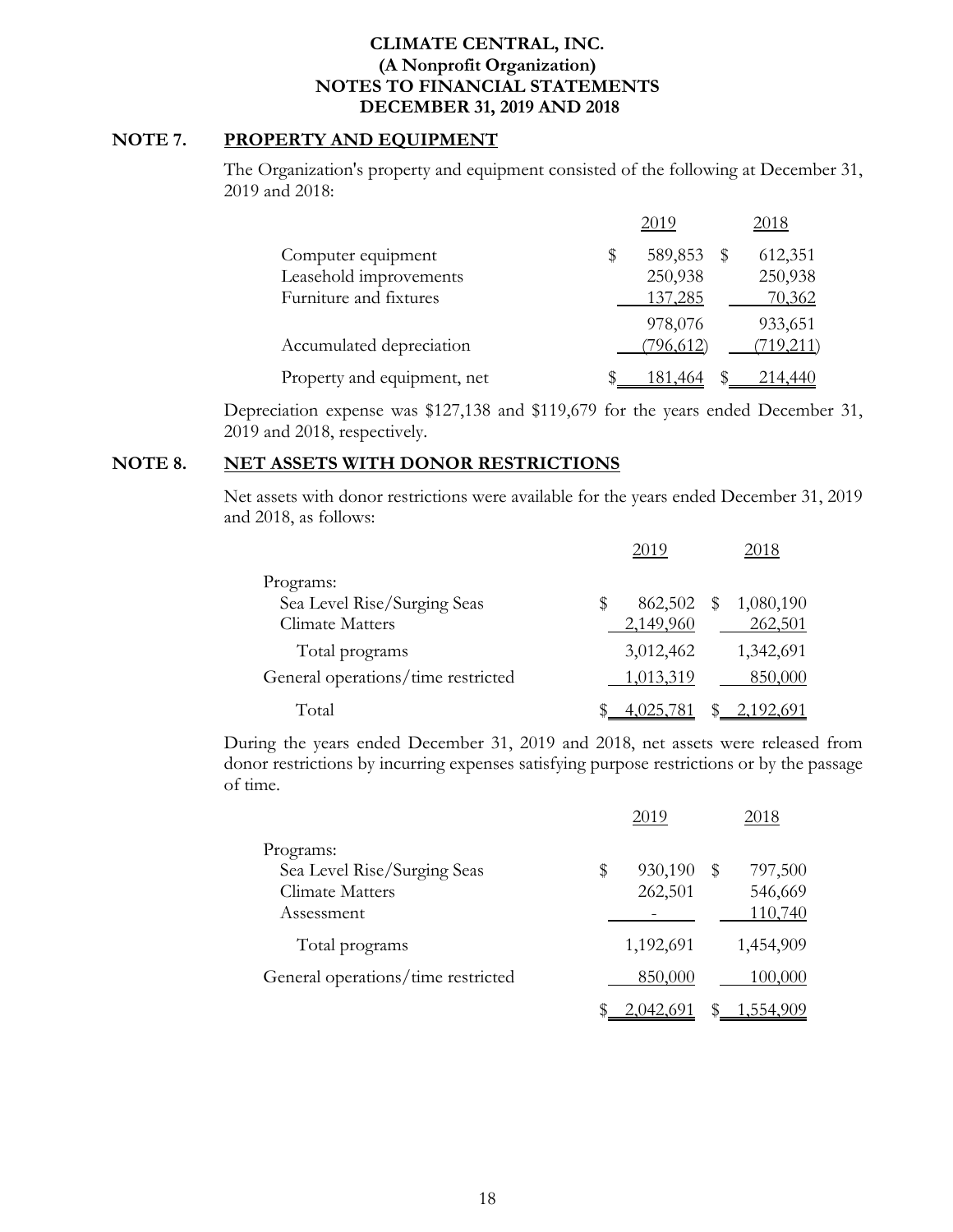## **NOTE 9. RETIREMENT PLAN**

The Organization has a defined contribution 401(k) plan. Substantially all employees are eligible to participate. Contributions to the plan are based on participant compensation but not more than statutory limits. The Organization made contributions of \$354,801 and \$353,583 for the years ended December 31, 2019 and 2018, respectively.

### **NOTE 10. RELATED-PARTY TRANSACTIONS**

The Organization received contribution support from organizations connected with a founding board member of the Organization. Contributions to the Organization from these related parties totaled \$2,550,000 and \$2,000,000 for the years ended December 31, 2019 and 2018, respectively.

The Organization had a promissory note payable agreement with a foundation connected with a founding board member. The note payable was entered on May 25, 2017, for the total amount of \$750,000. During the year ended December 31, 2018, the foundation fully forgave this debt including its interest payable of \$754,407 as a grant to the Organization and is recorded in "Foundation support" in the accompanying statements of activities.

During 2019 and 2018, the Organization received support from other organizations totaling \$2,550,000 and \$1,725,000, respectively, that are associated with certain board members.

During 2019 and 2018, the Organization received support from certain board members totaling \$70,398 and \$42,545, respectively.

## **NOTE 11. LEASES**

The Organization has a non-cancelable operating lease for an office facility in New Jersey which expires in September 2023. The lease was last modified in 2019 to increase the office space rented. Rental expense for the operating lease was \$268,092 and \$328,751 for the years ended December 31, 2019 and 2018, respectively.

At December 31, 2019, future minimum rental payments due under the prior and modified lease over the revised term are as follows:

| <u>Year ending December 31:</u> | Amount |           |  |
|---------------------------------|--------|-----------|--|
| 2020                            | \$     | 272,848   |  |
| 2021                            |        | 281,033   |  |
| 2022                            |        | 289,464   |  |
| 2023                            |        | 221,946   |  |
|                                 |        | 1,065,291 |  |

The Organization's operating lease agreement contains provisions for future rent increases. In accordance with U.S. GAAP, the Organization records monthly rent expense equal to the total of the payments due over the lease term, divided by the number of months of the lease term (straight-line basis). The difference between rent expense recorded and the amount paid is credited or charged to "Deferred rent," which is reflected as a separate line item in the accompanying statements of financial position.